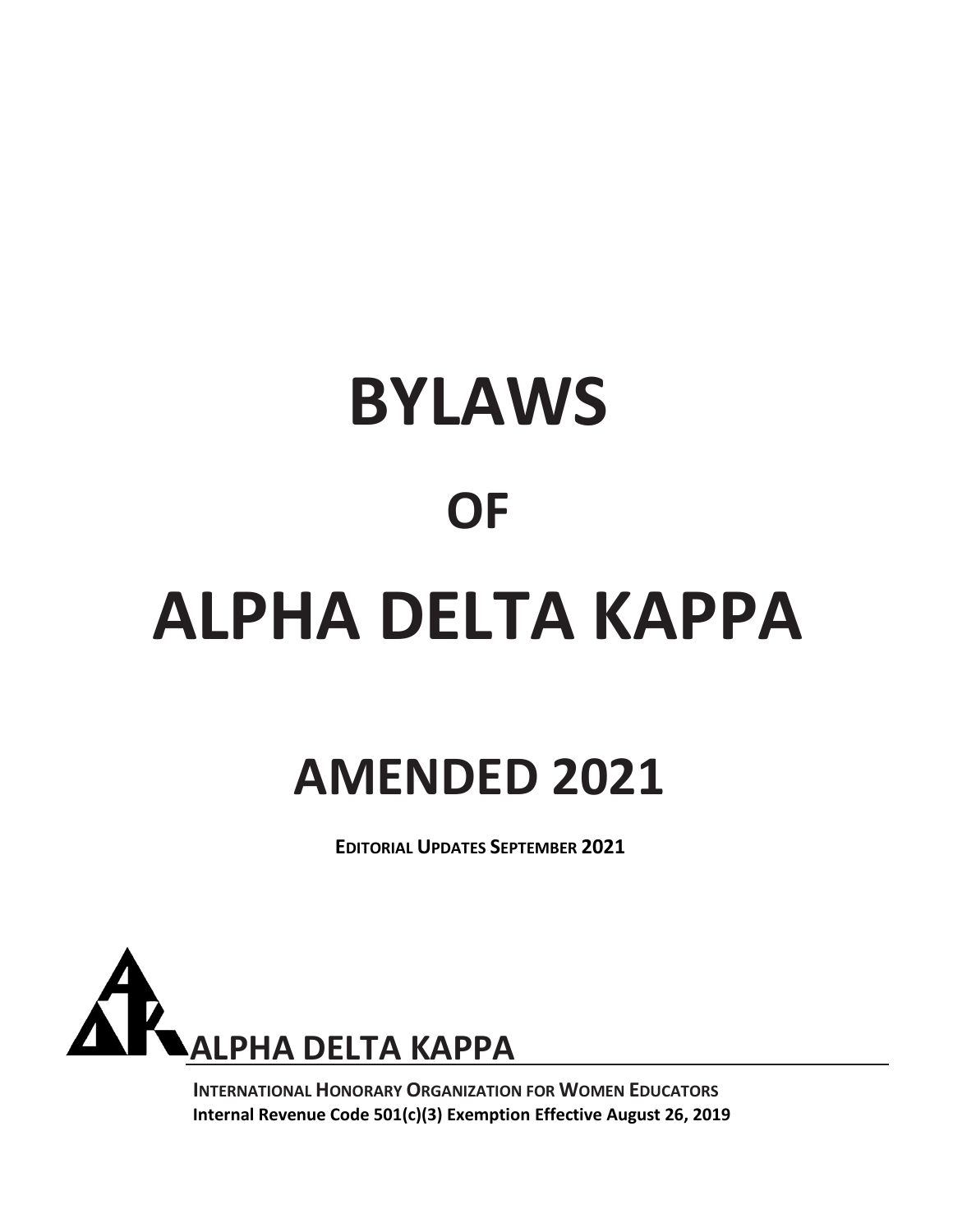### **BYLAWS of ALPHA DELTA KAPPA Amended 2021 (A21)** *Editorial Updates September 2021* **CONTENTS**

| Article XI, Regions, Regional Leadership and Regional Conferences  24           |
|---------------------------------------------------------------------------------|
|                                                                                 |
| Article XIII, State, Provincial, or National Councils of Chapter Presidents  26 |
|                                                                                 |
|                                                                                 |
|                                                                                 |
| Article XVII, State, Provincial or National and Chapter Bylaws  28              |
|                                                                                 |
|                                                                                 |
|                                                                                 |
|                                                                                 |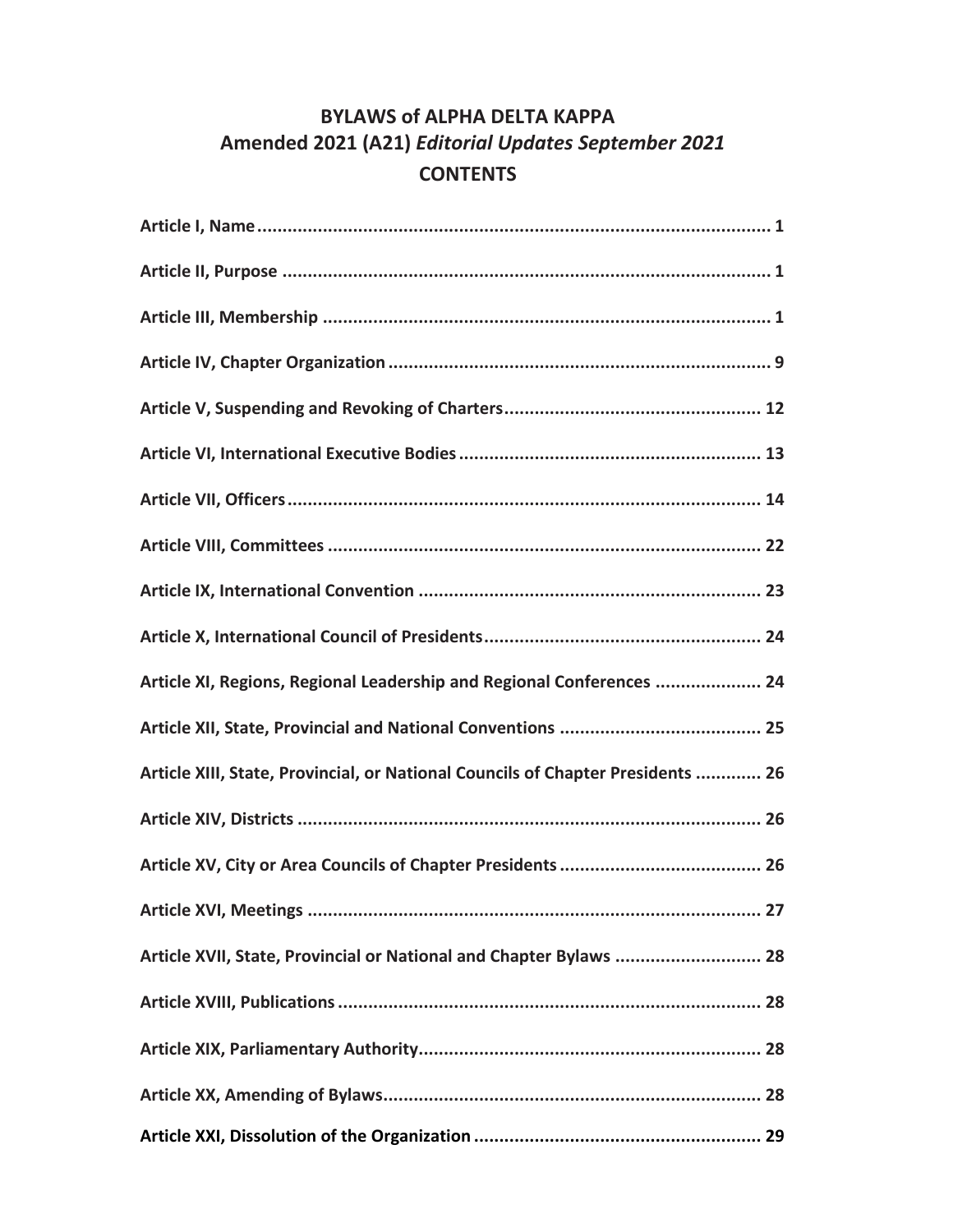**KEY: Titles of Articles and Sections are in bold font.** Article and section information in regular type font is current. *Provisos in italics* are notifications of when the future **changes in bold font** are to take place. Strikethroughs (as part of the future changes) will remain in effect until eliminated, as noted in the *Proviso*. *Provisos* effective at the close of the 2023 International Convention must emerge for the 2021- 2023 transition timelines for candidate qualifications/elections to occur this biennium. The *Proviso* language in italics will be deleted in the Bylaws as the restructuring timeline is achieved. \*Although not part of the Bylaws, explanations on page 30 are provided regarding the governance transitions*.*

#### **ARTICLE I — NAME**

The name of this corporation, which is currently Alpha Delta Kappa, shall be the name set forth from time to time in the corporation's Articles of Incorporation. The original corporate charter was granted in the City of Jefferson by the State of Missouri on the 13<sup>th</sup> day of August, Nineteen Hundred and Forty-Seven, A D and amended to provide international status on the  $31<sup>st</sup>$  day of March, Nineteen Hundred and Fifty-Six, AD shall be The Alpha Delta Kappa Sorority, Incorporated hereinafter referred to as Alpha Delta Kappa.

#### **ARTICLE II — PURPOSE**

The corporation is organized and operated exclusively for charitable, educational, and other exempt purposes specified in Section 501(C) (3) of the Internal Revenue Code of 1986, as amended, and its activities shall be subject to the limitations that are from time to time described in the Articles of Incorporation and Constitution. Subject to the foregoing, the mission and principle purpose of the corporation shall be:

- a. To honor outstanding women educators.
- b. To strengthen the education profession through commitment to diversity and inclusion practices that respect and value each person for their unique qualities.
- c. To nurture relationships and networking opportunities.
- d. To enrich personal and professional development.
- e. To support altruistic projects, grants and scholarships with time and resources.
- f. To embrace cultural differences and make an impact through world understanding.

#### **ARTICLE III — MEMBERSHIP**

**Section 1.** Membership in Alpha Delta Kappa shall be by invitation only and shall be effected by organizing new chapters and increasing membership in established chapters. A member of Alpha Delta Kappa is a woman educator who shall have been initiated into the organization.

**Section 2.** To be eligible for active membership in Alpha Delta Kappa, a woman

- a. Shall be employed under contract in teaching, in administration or some specialized field of education.
- b. Shall meet one (1) of the following requirements:
	- (1) Shall have graduated from an accredited college or university with a degree in education.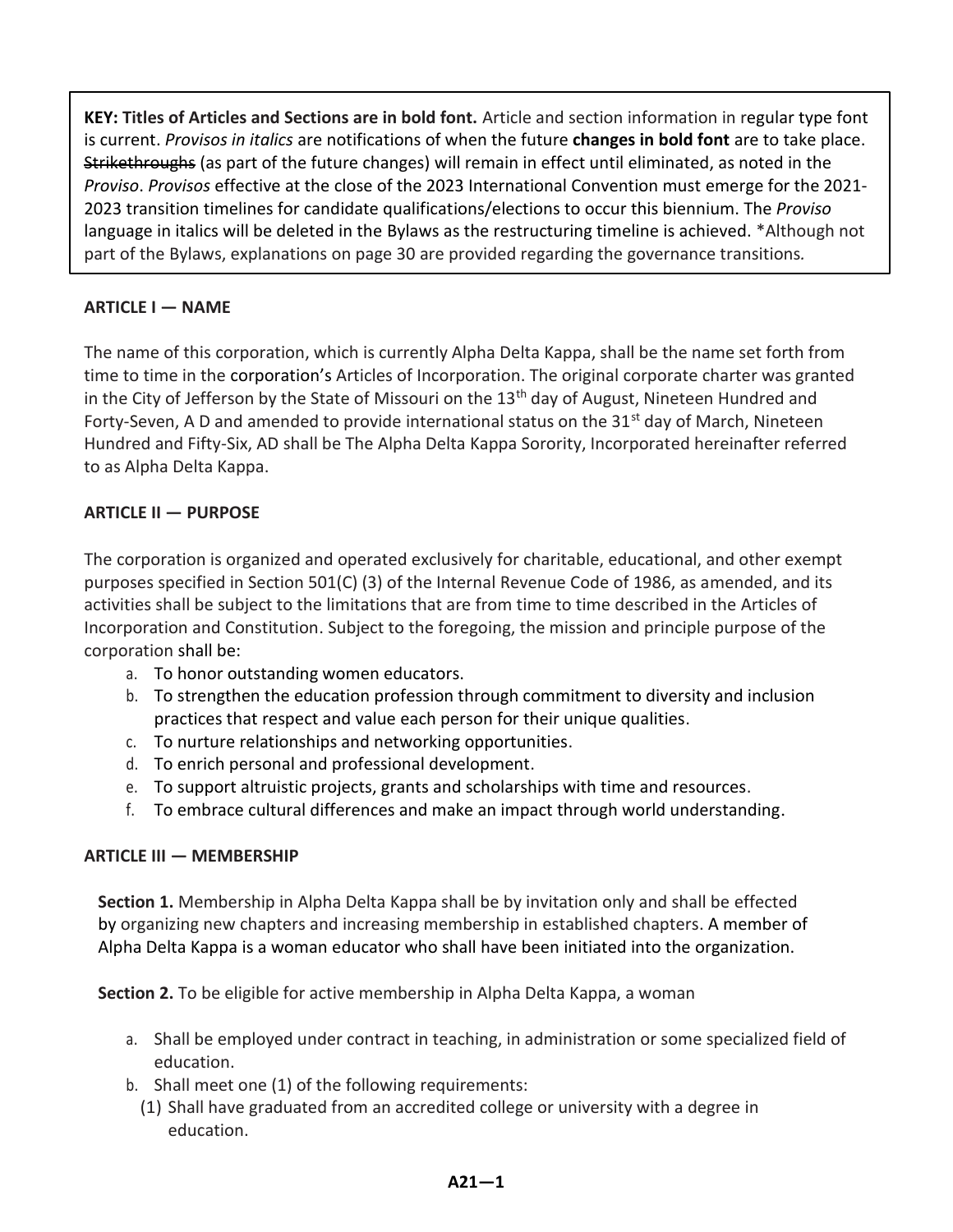- (2) Shall, in the United States, have met the requirements for teacher certification, administrative certification or certification in a specialized field of education in the state in which she is employed.
- (3) Shall, in a country other than the United States, have met the requirements for teacher certification, administrative certification or certification in a specialized field of education in the country in which she is employed.

**Section 3.** To be eligible for membership in Alpha Delta Kappa, a woman who is retired must meet the following requirements:

- a. Shall have been in the education profession in teaching, administration, or some specialized field of education.
- b. Shall have met one of the following requirements:
	- (1) Shall have graduated from an accredited college or university with a degree in education.
	- (2) Shall, in the United States, have met the requirements for teacher certification, administrative certification, or certification in a specialized field of education in the state in which she was employed.
	- (3) Shall, in a country other than the United States, have met the requirements for teacher certification, administrative certification, or certification in a specialized field of education in the country in which she was employed.
- c. Continues to demonstrate a genuine interest and active involvement in the current educational process.

**Section 4.** To be invited to membership in a new chapter, a woman shall be approved by a screening committee of active Alpha Delta Kappa members. The screening committee shall consist of active members working to establish the new chapter.

**Section 5.** Election procedures for membership in an established chapter shall be as follows:

- a. The candidate shall be sponsored by one (1) active member of the chapter.
- b. The name and qualifications of each prospective member shall be presented on Form H-151 at a regularly scheduled business meeting of the chapter. At this time, an opportunity shall be provided for the members to discuss her qualifications before her name appears on the ballot.
- c. The candidate shall receive the unanimous, affirmative vote by ballot of the active chapter members.
- d. The candidate may be invited to attend meetings before the election process.
- e. The chapter president shall inform all active members of the voting procedures.
	- (1) Any active member unable to attend the meeting established for voting shall deliver her ballot to the membership chairman on or before the day of the meeting at which the chapter vote shall be cast. Voting by email or fax is permitted.
	- (2) Should the ballot of the member voting in absentia fail to reach the membership chairman by the day established for voting, it shall be considered an affirmative vote.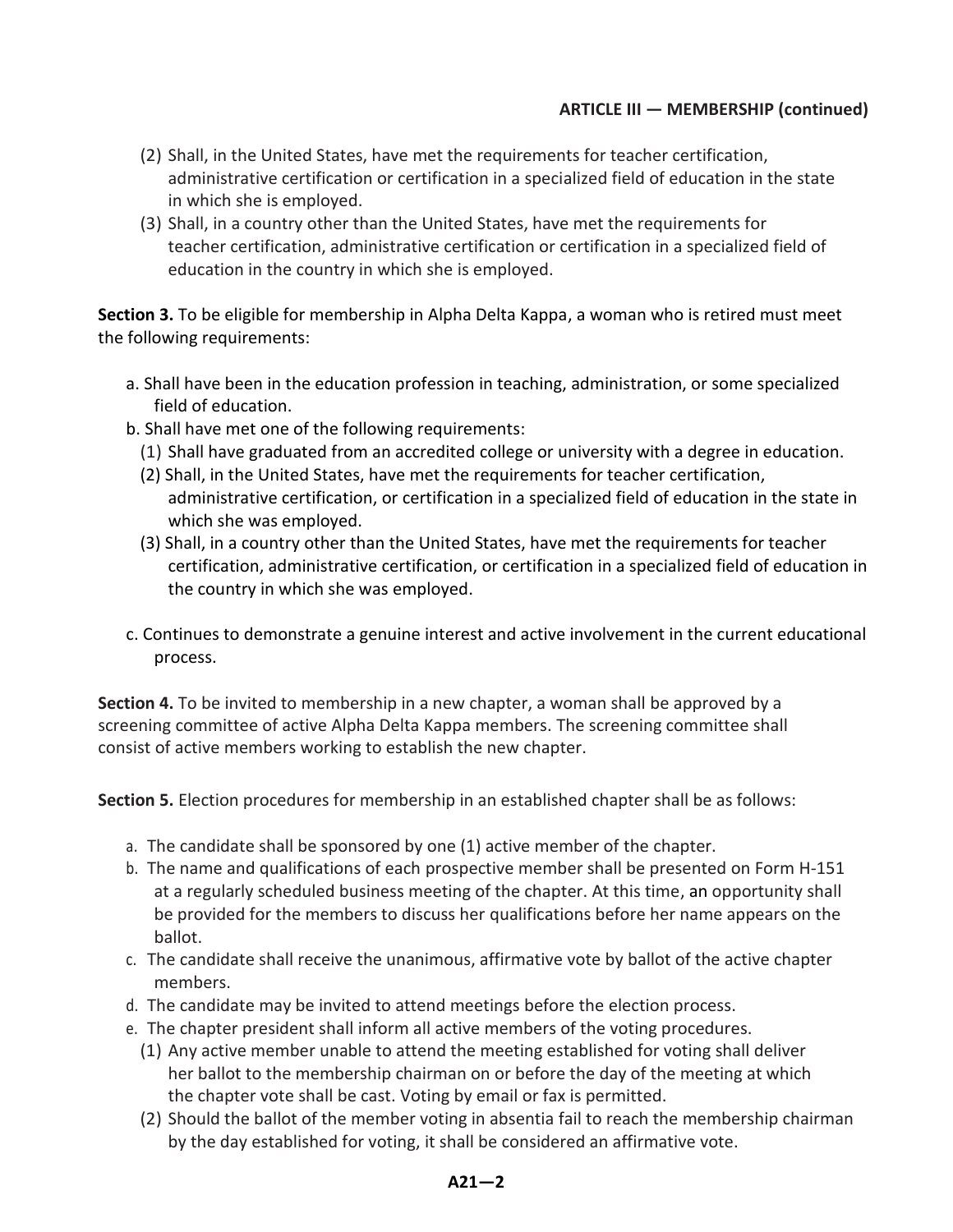- f. The responsibilities of the membership chairman in the election of new members shall be to
	- (1) Provide printed ballots with space thereon for explanations of reasons for any negative vote.
	- (2) Give each active member present at the meeting a ballot.
	- (3) Send a ballot to each active member prior to the meeting at which a membership vote will occur. Include the qualifications of each proposed member, voting instructions, and the date of the meeting at which the chapter will vote.
	- (4) Supervise balloting at the chapter meeting established for voting by allowing each member present to mark and turn in her ballot. At the same time and in the presence of the chapter, she should present any previously submitted ballots.
	- (5) Open and count the ballots after voting and announce the results to the chapter immediately.
		- (a) A negative vote with no reason shall be considered an affirmative vote.
		- (b) When only one (1) negative vote is received, the written reason shall be read to the chapter. Its validity according to chapter bylaws and/or policies and procedures manual, shall be determined by a majority vote of chapter members present. If the reason is not valid according to the chapter vote, it shall be considered an affirmative vote.
		- (c) When more than one (1) negative vote is received, the chapter shall, by majority vote, decide whether to read the written reasons and determine the validity of the negative votes.
	- (6) Notify, according to chapter bylaws and/or policies and procedures manual, a proposed member who receives the unanimous affirmative vote of the chapter and provide her with an application for membership in Alpha Delta Kappa. This form and fees are to be returned to the chairman within one (1) month.
	- (7) The chapter membership chairman will assist new members with the online join process. The badge shall be acquired for presentation during the initiation ceremony.

**Section 6.** Membership in Alpha Delta Kappa shall be classified as Active, Active on Leave, Sustaining, Life, Honorary, Service and Limited, and shall be governed by the following regulations:

- a. ACTIVE MEMBER An active member shall abide by the rules of her chapter; pay all chapter, state, provincial or national and International dues, fees and assessments; attend meetings as required by her chapter bylaws and/or policies and procedures manual; maintain high moral and professional standards; wear the Alpha Delta Kappa badge/international pin.
	- (1) Retirement from the teaching profession under retirement policies of the state, provincial or national board of education shall not affect the active status of a member.
	- (2) Separation from the teaching profession shall not affect the active status of a member.
	- (3) An active member who is a member of International Chapter shall not be a member at the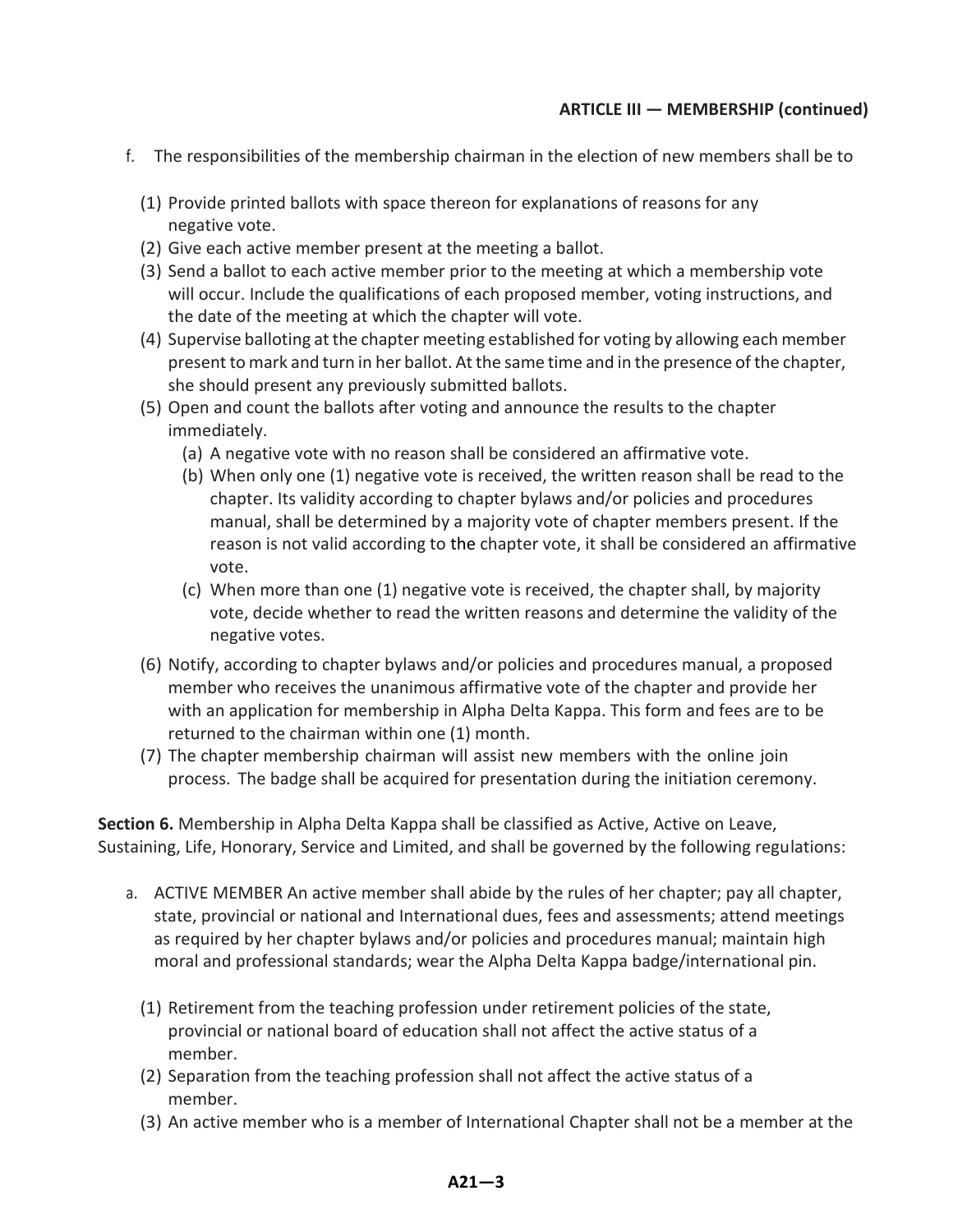chapter, state, provincial or national level of Alpha Delta Kappa while she is serving on the International Chapter. She shall have voting privileges only at the International level.

- b. ACTIVE ON LEAVE Active on leave is a special status requested by a member and granted by a majority vote of the chapter for one (1) year. A majority vote of the chapter shall permit requested extensions of one (1) year. (Continued extensions may be granted to a member who, because of unusual circumstances, can no longer fulfill her obligations and responsibilities as an active member of Alpha Delta Kappa.)
	- (1) Reasons for granting active on leave status shall be prolonged personal or family illness, professional study or obligations, teaching abroad, temporary move from the chapter area, honorary professional assignment or other reasons acceptable to the chapter.
	- (2) A member granted active on leave status shall pay all chapter, state, provincial or national and International dues, fees and assessments to the chapter treasurer. She shall not be required to attend chapter meetings, to hold office or to serve on committees. She shall not vote on new members.
	- (3) Active on Leave is a chapter level status and not reported to Headquarters.
- c. SUSTAINING MEMBER A sustaining member is an active member who is not affiliated with a chartered chapter.
	- (1) A sustaining member shall
		- (a) Pay her state, provincial or national, and International dues, fees and assessments to the state, provincial or national treasurer where she resides.
		- (b) Notify the state, provincial or national treasurer and Headquarters within thirty (30) days of any change of address.
	- (2) A sustaining member who has moved to a nation where there is no Alpha Delta Kappa organization must send dues, fees and assessments directly to International Headquarters. She shall notify Headquarters of any change of address within thirty (30) days.
	- (3) Failure of a member to fulfill her obligations shall be cause for termination of membership. (See Article III, Sections 10 & 12.)
	- (4) A sustaining member shall have the privileges of a vote at International conventions only if she occupies a position or holds an office that would entitle her to a vote. State, provincial or national bylaws and/or policies and procedures manual shall govern her voting privileges at those levels.
- d. LIFE MEMBER A life member shall comply with all provisions affecting an active member except that she shall pay no annual dues. Life members by tenure shall pay the annual life member by tenure dues. Life member by tenure was discontinued on September 1, 1961.
- e. HONORARY MEMBER The title of an honorary member may be conferred upon a woman for life. This membership shall entitle her to all privileges other than holding office, making motions and voting, unless she was initiated before August 1971. The following regulations shall govern honorary membership in Alpha Delta Kappa: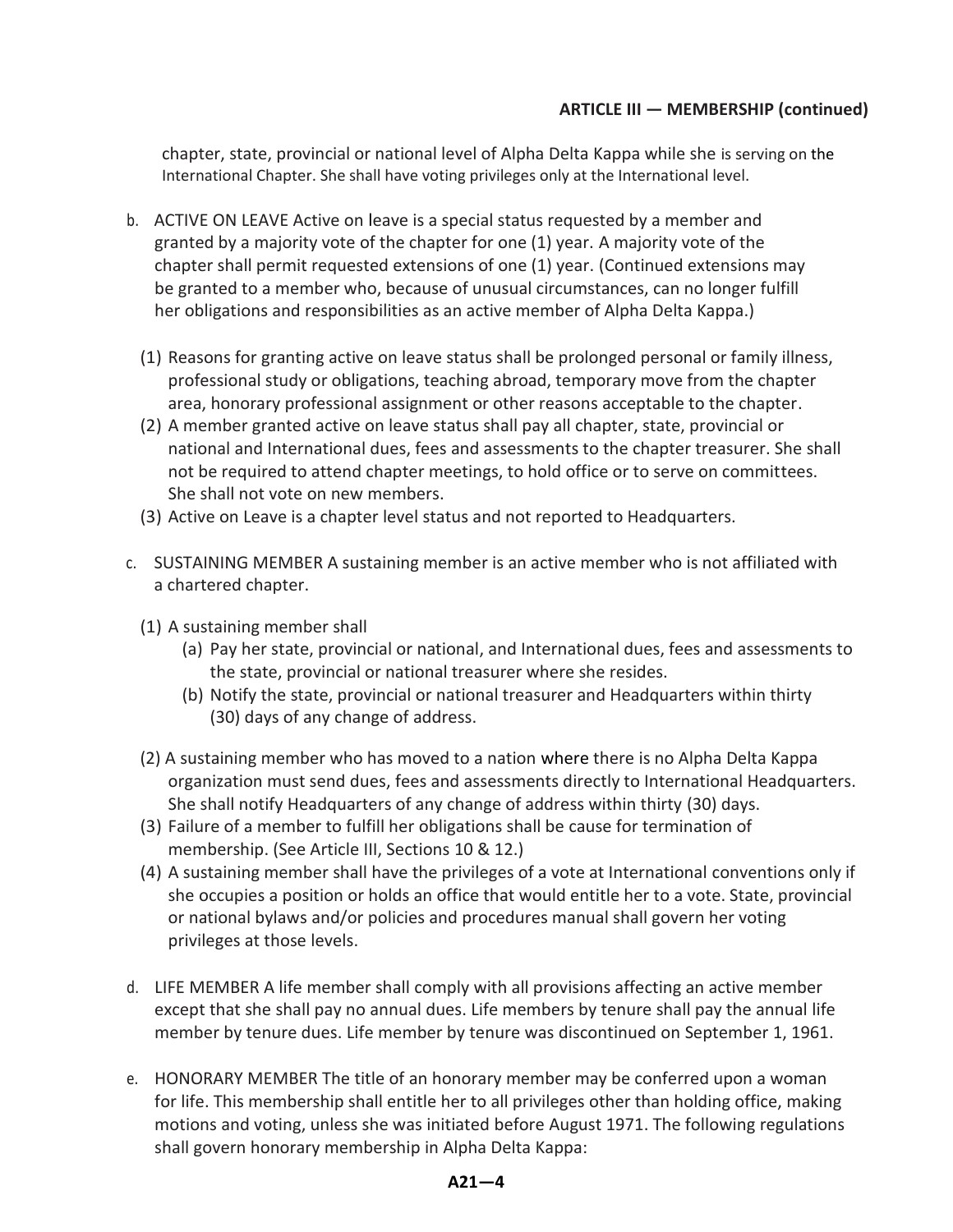- (1) Chapter Honorary Member
	- (a) A chapter shall have no more than two (2) honorary members except for Fidelis chapters, which may have more. (See Article IV, Section 8. b. (4))
	- (b) A chapter honorary member shall not be under contract to a school system at the time of her election or initiation nor engaged as a professional educator.
	- (c) Headquarters shall approve qualifications of a proposed chapter honorary member before her election.
	- (d) A chapter honorary member shall not have been a member of Alpha Delta Kappa.
	- (e) A chapter honorary member shall have made an outstanding contribution to the field of education, the sciences, the humanities, or the arts on a local, state, provincial or national level.
	- (f) The same election procedures shall elect a chapter honorary member as those used to elect new members.
	- (g) A chapter honorary member shall pay no dues, fees or assessments. The chapter shall pay the cost of the Alpha Delta Kappa chapter honorary pin presented to the honorary member
	- (h) A chapter honorary member shall be permitted to transfer to another chapter when invited.
- (2) State, Provincial or National Honorary Member
	- (a) The proposed honorary member's application shall be approved by Headquarters prior to her election.
	- (b) An honorary member shall
		- 1. Have made an outstanding contribution to education, humanities, sciences or arts on a state, provincial or national level.
		- 2. Not be under contract to a school system at the time of her election or initiation nor engaged as a professional educator.
		- 3. Not have been an active member of Alpha Delta Kappa.
		- 4. Be elected by a majority of the delegates present and voting at the convention.
		- 5. Pay no dues, fees and assessments. The state, province, or nation shall pay the cost of the Alpha Delta Kappa state/provincial/national honorary pin presented to the honorary member
	- (c) There is no limit to the number of honorary members a state, province or nation may have.
- (3) International Teacher Education (ITE) Honorary Member
	- (a) The proposed honorary member's application shall be approved by Headquarters prior to election.
	- (b) An International Teacher Education (ITE) Honorary Member shall
		- 1. Have been a recipient of an Alpha Delta Kappa ITE scholarship.
		- 2. Have made a significant impact on her sponsoring chapter and its members.
		- 3. Possess strong leadership qualities and effective interpersonal communication skills.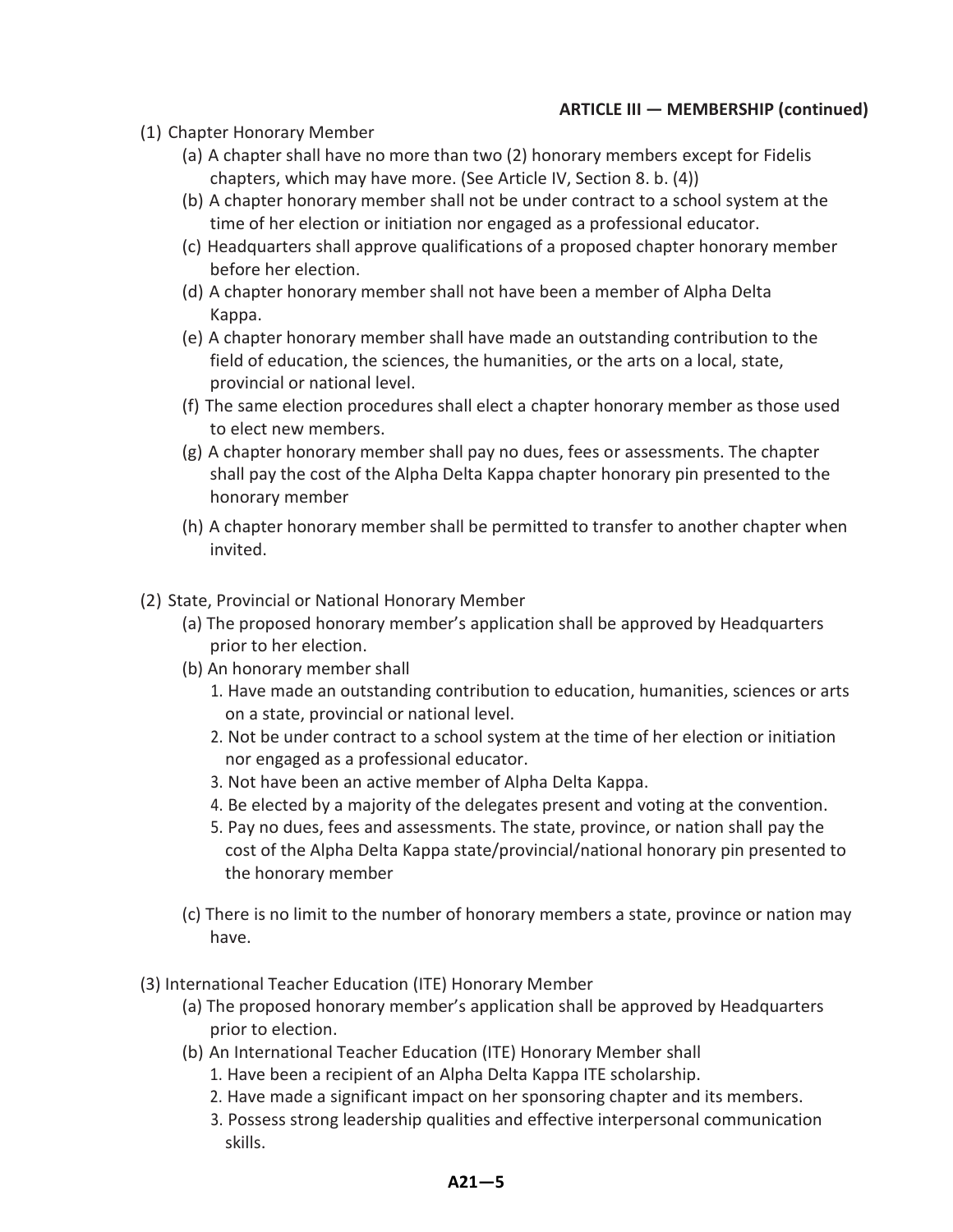- 4. Be committed to the goals of Alpha Delta Kappa.
- 5. Help publicize Alpha Delta Kappa as an organization to groups in other parts of the world.
- 6. Be elected by the same election procedures as those used to elect new members.
- 7. Have access to the Alpha Delta Kappa website and member publications.
- 8. Have no financial obligation. The cost of the Alpha Delta Kappa honorary pin presented to the ITE Honorary member shall be paid by the sponsoring chapter.
- (c) A chapter may initiate an unlimited number of ITE Honorary members
- f. SERVICE MEMBER The title of a service member may be conferred upon a member of Headquarters' staff.
- (1) A person eligible for membership shall
	- (a) Have been a member of Headquarters' staff for at least three (3) years.
	- (b) Be approved by and invited by International Chapter.
- (2) The service member shall have no voting privileges unless the service member occupies a position or holds an office that would entitle the service member to vote.
- (3) The service member shall
	- (a) Be presented with the Alpha Delta Kappa Service Pin, the cost of which shall be met by Alpha Delta Kappa.
	- (b) Pay no dues, fees or assessments.
- g. LIMITED MEMBER If a member becomes permanently incapable of fulfilling her obligations and responsibilities as an active member of Alpha Delta Kappa, a chapter may request her membership status be changed to that of limited member. Such a change in status shall be decided by Headquarters and shall be based on the information received from her chapter's executive board.
	- (1) A member shall be considered incapable of fulfilling her obligations and responsibilities if she has permanent physical or mental challenges that prevent her from participating in chapter activities.
	- (2) A member with limited status shall be exempt from any financial obligations to Alpha Delta Kappa.
	- (3) A member with limited status, or her chapter may choose to purchase a yearly subscription for the *KAPPAN*.
	- (4) Status as a limited member shall remain in effect until the member joins Omega Chapter.
	- (5) A member must not have an outstanding dues balance to be considered for limited status.

#### **Section 7.** TRANSFER OF MEMBERSHIP

a. An active member shall be permitted to transfer from one (1) chapter to another without a vote by the receiving chapter members.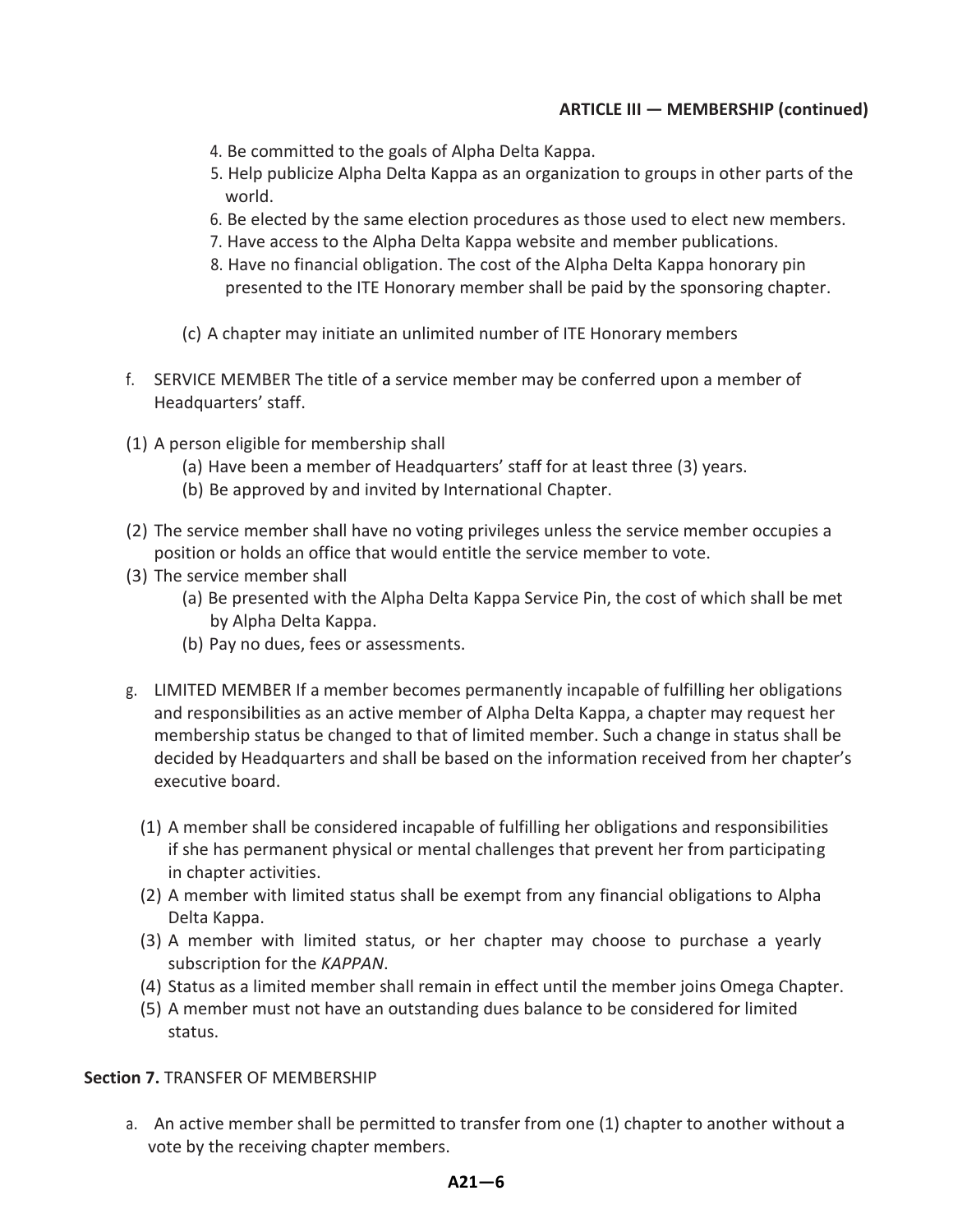- b. An active member moving from another locality shall be invited into membership in an established chapter without a vote by chapter members.
- c. The receiving chapter president, the chapter membership chairman or chapter treasurer shall complete the electronic/online Chapter Transfer Form as directed on the Alpha Delta Kappa Website. The member shall inform her former chapter of the decision to transfer her membership. Headquarters does not arrange or approve transfers.
- d. A sustaining member may become a member of a chapter through transfer.

#### **Section 8.** RESIGNATION

- a. A chapter member who desires to resign from Alpha Delta Kappa shall notify her chapter president, chapter treasurer, or the chapter membership chairman who shall inform the chapter members. The chapter president, chapter treasurer or the chapter membership chairman shall resign the member on the electronic/online member's Directory profile.
- b. A sustaining member who wishes to resign shall notify the S/P/N treasurer. The S/P/N treasurer shall notify Headquarters.
- c. Resignation from Alpha Delta Kappa shall be considered automatic resignation from the chapter, state, provincial or national, and International organization and all the privileges of membership in Alpha Delta Kappa shall be revoked.

#### **Section 9.** REINSTATEMENT

- a. A former member of Alpha Delta Kappa may be reinstated into a chapter by
	- (1) Petitioning the chapter in which she wishes to become an active member.
	- (2) Receiving the same approval by vote as for any new active member of the chapter.
	- (3) Completing and returning a Petition for Reinstatement Form to Headquarters accompanied by payment of current International dues and reinstatement fee.
	- (4) Paying the current chapter and state, provincial or national dues.
	- (5) Receiving notification from Headquarters that the reinstatement process has been completed.
- b. A former member of Alpha Delta Kappa, with no chapter affiliation available, may be reinstated into sustaining membership in the state, province or nation, by
	- (1) Petitioning the S/P/N executive board in which she wishes to become a sustaining member. Receiving approval by vote of the S/P/N executive board.
	- (2) Completing and returning a Petition for Reinstatement Form to Headquarters accompanied by payment of current International dues, and reinstatement fee.
	- (3) Paying current state, provincial, or national dues.
	- (4) Receiving notification from Headquarters that the reinstatement process has been completed.
- c. A life member may be reinstated by
	- (1) Petitioning Headquarters.
	- (2) Paying the current chapter and state, provincial or national dues and the current reinstatement fee. (Her status as a life member shall not have been changed.)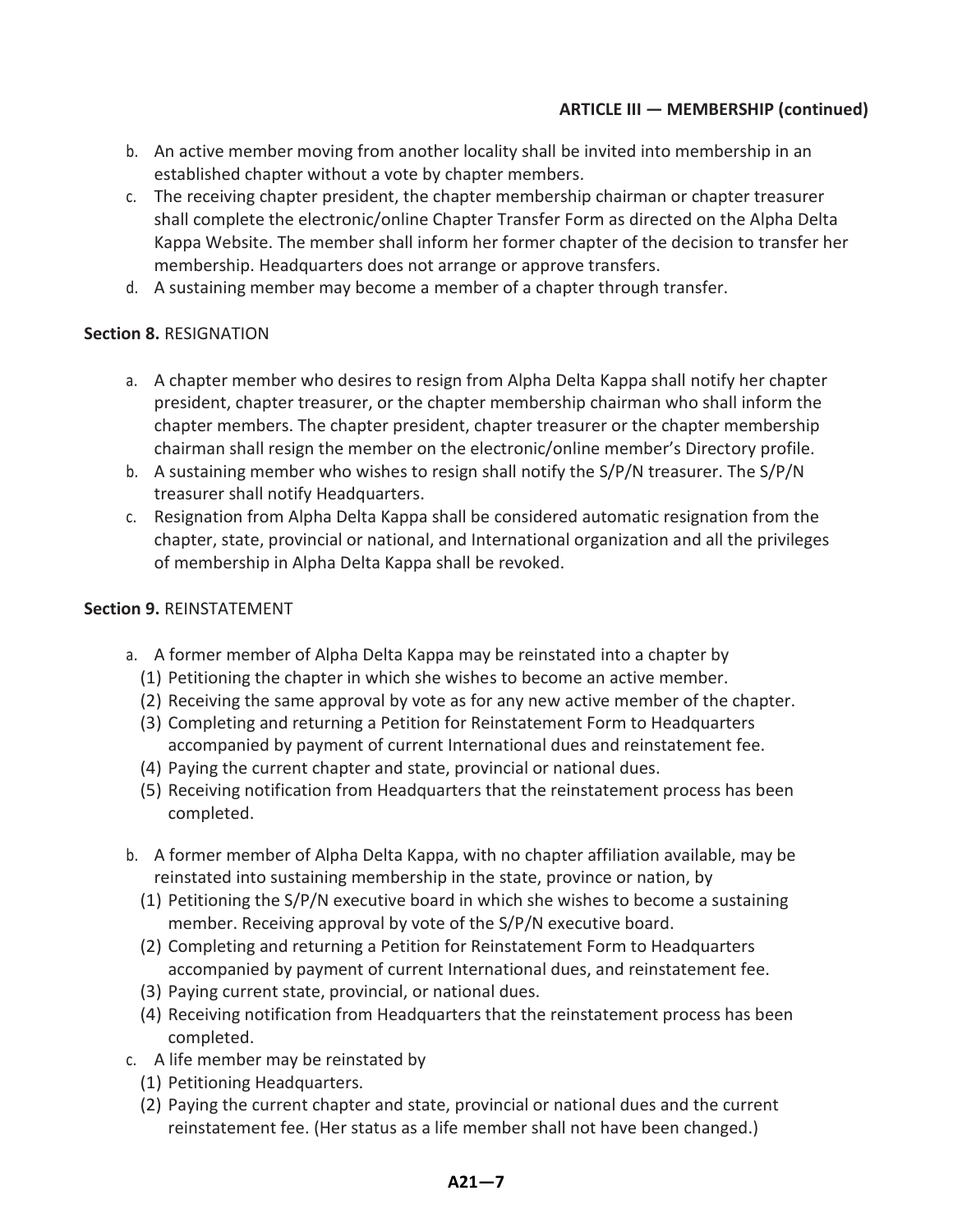d. All reinstatements are subject to International Chapter approval.

#### **Section 10. TERMINATION OF MEMBERSHIP**

- a. The termination of a membership in Alpha Delta Kappa shall be made by International Chapter.
- b. Membership in Alpha Delta Kappa shall be subject to termination for failure to
	- (1) Be loyal to the ideals and objectives of Alpha Delta Kappa.
	- (2) Be an active, participating member, attend chapter meetings, serve in official capacities and contribute to the good of the organization.
	- (3) Assume financial obligations of Alpha Delta Kappa.
	- (4) Maintain high standards of personal, social and professional conduct.
- c. Failure to meet any of the membership requirements shall be just cause for termination of membership.
- d. A member is delinquent if her International, state, provincial, national or chapter dues, or other assessments are not postmarked by January 31. If these dues or other assessments are still not received at Headquarters by May 1, membership shall be terminated.
- e. The chapter executive board shall determine whether any of the above deficiencies exist, except for the financial obligations, and shall call a special meeting of the chapter to consider the point(s) of concern, provided that the member under review shall have received written notification at least ten (10) days prior to the special meeting.
	- (1) If two-thirds (2/3) of the total membership vote by written ballot in favor of revoking the membership, the chapter executive board shall submit a petition giving the reasons for revoking the membership to the state, provincial or national executive board for review.
		- (a) A member must be present at the special meeting to be eligible to vote.
		- (b) A record must be made of which chapter members voted without resulting in a record of the actual votes of the members.
		- (c) The wording shall be straightforward, i.e., "Should (member's name)'s membership in Alpha Delta Kappa be terminated? YES NO"
	- (2) The report of the action of the state, provincial or national executive board shall be sent to Headquarters which shall notify the member of her suspension, and this shall remain in effect until final action is taken by International Chapter.
	- (3) The member shall have the right of appeal at any of the steps prior to the final action of International Chapter.
	- (4) International Chapter shall notify the International Vice President of the Region, the state, provincial or national president, the chapter and the member of the final decision.

#### **Section 11.** OMEGA CHAPTER

- a. Omega Chapter shall be comprised of deceased members.
- b. A memorial service for members deceased during the biennium shall be held at each International convention.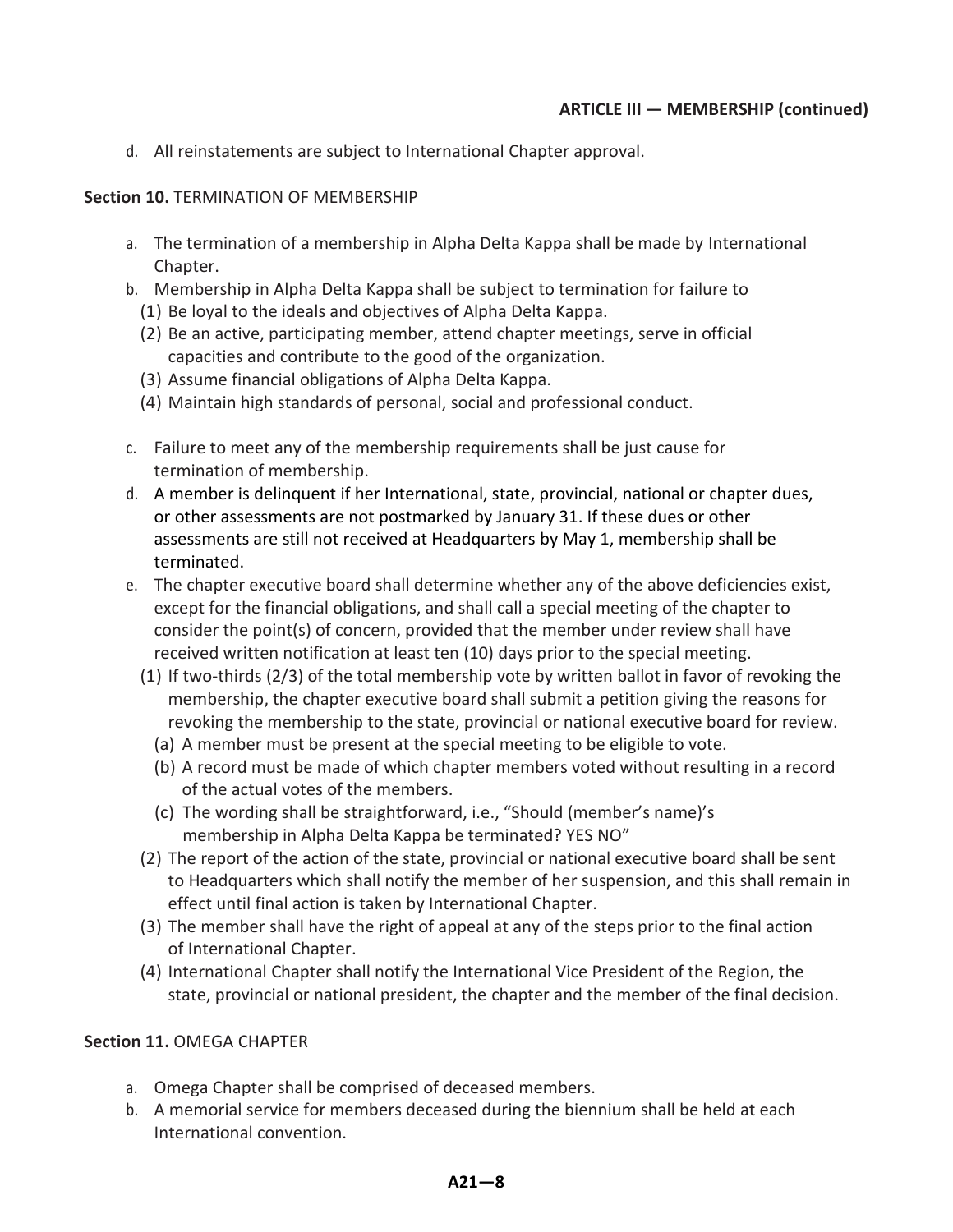c. The membership badge/international membership pin shall become a part of the personal effects of a member of Omega Chapter.

#### **Section 12.** DUES, FEES AND ASSESSMENTS

- a. The annual International dues shall be due January 1 and delinquent if postmarked after January 31. A penalty per capita shall be imposed for dues postmarked after January 31.
- b. The annual International dues shall be paid by Active, Active on Leave, and Sustaining members.
	- (1) A life membership shall be available and may be purchased by a member who has been active for at least three (3) years. After purchase, life members shall pay no annual dues.
	- (2) A life member by tenure shall pay the annual life member by tenure dues.
	- (3) All state/provincial/national, ITE and chapter honorary members shall have their annual honorary dues paid by the respective S/P/N or chapter.
- c. Members shall pay such other fees or assessments voted by the delegate assembly at International convention.
- d. If a proposed fee or assessment to be voted upon by the delegates shall exceed ten percent (10%) of the International dues, all chapters shall be notified ninety (90) to one hundred twenty (120) days prior to International convention.
- e. Dues and fees for members of chapters outside the United States shall be set by the International Executive Board.
- f. State, provincial or national dues shall be set by the state, provincial or national organization and shall be collected by the state, provincial or national treasurer.
- g. Chapter dues shall be set by the chapter and shall be collected by the chapter treasurer.
- h. A member elected to International Chapter shall pay, during her term as an International Officer, the annual International Chapter dues and the required registration fee at International Convention.

#### **ARTICLE IV — CHAPTER ORGANIZATION**

**Section 1.** A new chapter shall be organized with the cooperation and direction of Headquarters, the state, provincial or national president and membership consultant and, when appropriate, the International Executive Board.

- a. Application for organizing and installing a new chapter shall be made in writing to the state, provincial or national president and to the state, provincial or national membership consultant. Upon receipt of their approval, application shall be made in writing to Headquarters.
- b. All new chapters must receive final approval from Headquarters who will furnish materials and instructions for prospective members and will assign the official Greek letter name to the new chapter. (Under no circumstances shall any other name be used.)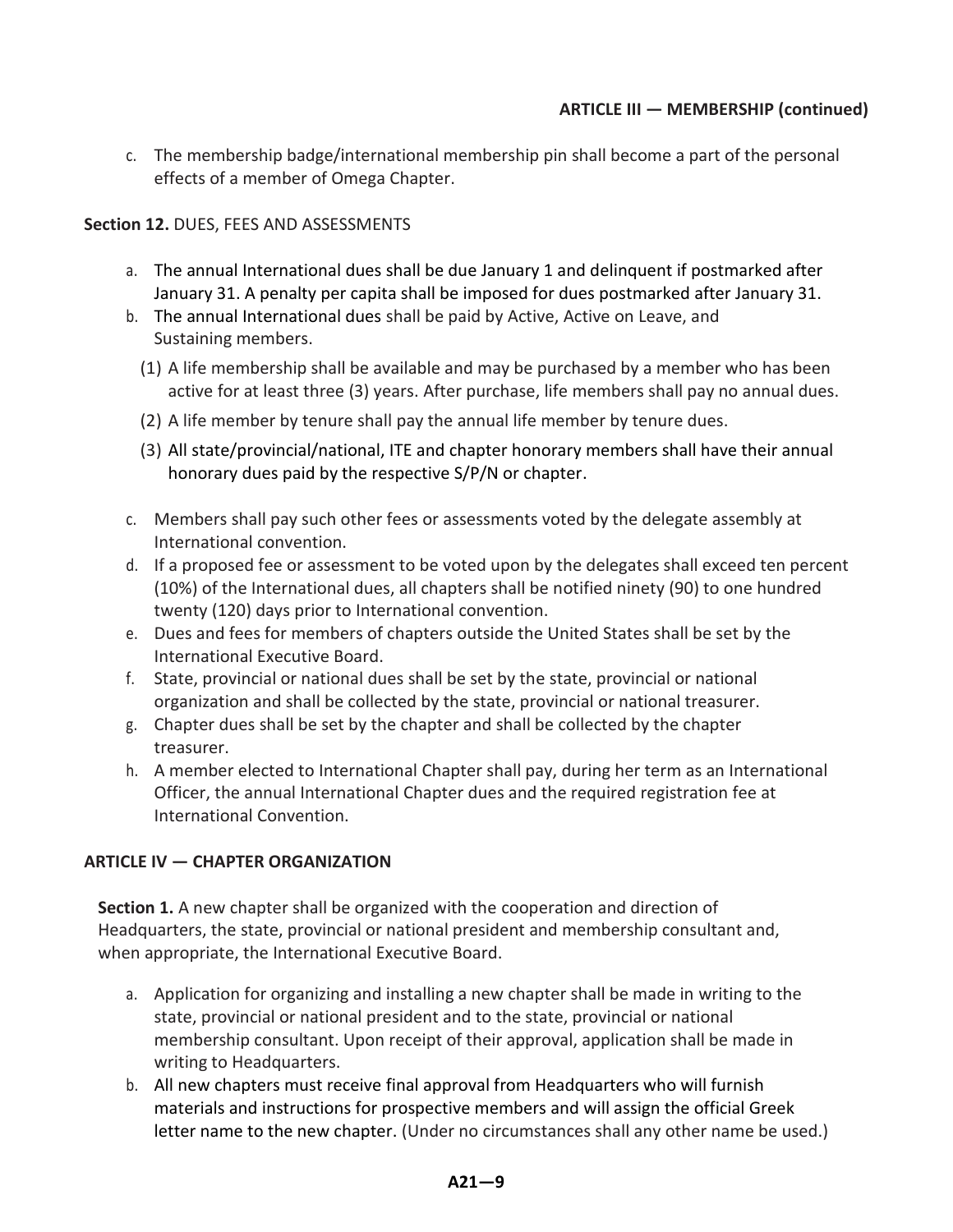#### **ARTICLE IV — CHAPTER ORGANIZATION (continued)**

- c. A new chapter may be installed, and a charter granted when a minimum of twelve (12) prospective members have been initiated or reinstated.
- d. Alpha Delta Kappa members who transfer into the new chapter or are reinstated at the time of organization shall be included in the charter members and be counted as part of the minimum requirement of twelve (12) members.
- e. A new chapter shall set up its local organization in accordance with state, provincial or national bylaws and/or policies and procedures manual, and International Bylaws.

**Section 2.** A new chapter may be organized by colonization. The same procedures for the organization of other new chapters shall be followed except:

- a. Application for colonizing shall be made in writing to the state, provincial or national president and state, provincial or national membership consultant. Upon receipt of their approval, application shall be made in writing to Headquarters.
- b. Five (5) to nine (9) volunteer members of an established chapter shall become the nucleus for the new chapter provided that the established chapter is left with at least twelve (12) members.
- c. Members of established chapters wishing to transfer to a new chapter formed by colonization shall be permitted to do so provided that their chapters are left with at least twelve (12) members.
- d. Sustaining members may become part of a chapter formed by colonization.
- e. The newly established chapter formed by colonization shall be installed and shall be granted a charter when at least twelve (12) new and/or transfer members have been initiated and/or colonized. The new initiates and transfer members shall constitute the charter members of the chapter. The officers shall be elected from any of the chapter members.

**Section 3.** A new chapter may be organized by division. A chapter may divide into two (2) chapters with a minimum of twelve (12) active members as members of the new chapter. The original chapter shall be left with at least twelve (12) active members. Members forming the new chapter shall be charter members of that chapter. Headquarters will assign the name of the new chapter.

**Section 4.** A chapter may organize a group of retired members from within the chapter who may meet separately from the regular chapter, allowing the retired members to plan alternative meeting times and programs that better meet their needs and interests, provided that doing so does not leave the regular chapter with fewer than twelve (12) members. Guidelines and forms are available from Headquarters or may be printed from the website.

**Section 5.** Two or more chapters may merge into one chapter when one or more of the chapters has exhausted all possible strategies for membership growth and viability. The merged chapters will decide which chapter name to retain. Guidelines and forms are available from Headquarters or may be printed from the website.

**Section 6.** A chapter shall keep itself viable by adding one (1) new member for each member in the chapter who is no longer actively engaged in the teaching profession and one (1) new member for each life member who has been reinstated.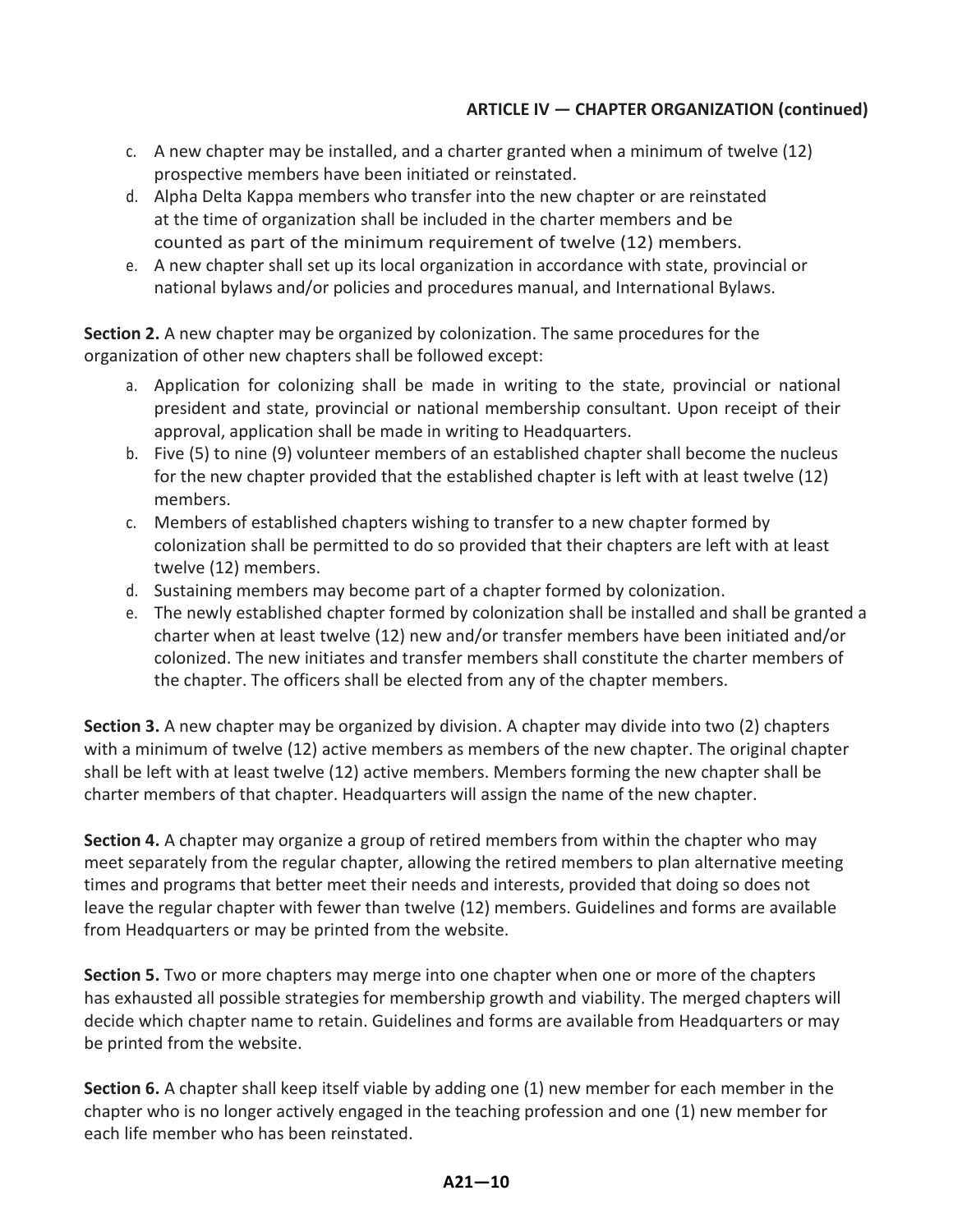#### **ARTICLE IV — CHAPTER ORGANIZATION (continued)**

**Section 7.** A Fidelis chapter may merge with a non-Fidelis chapter. The Fidelis chapter name shall be retired. The Fidelis group may meet separately from the rest of the chapter and plan its own programs. The chapter shall be responsible for officers, reporting and dues collection for the combined chapter. Guidelines and forms are available from Headquarters or may be printed from the website.

**Section 8.** A Fidelis chapter may be organized in an area where there are members not actively engaged as professional educators to provide an opportunity for more flexible meeting times and programming and to provide an additional chapter and voting unit for the state, province or nation.

- a. Fidelis Chapter Organization
	- (1) A Fidelis chapter may be organized and receive a Fidelis scroll when ten (10) members not actively engaged in education have affiliated.
	- (2) When a group has informed their chapter(s) of the desire to form a Fidelis chapter, application for organizing and installing the Fidelis chapter shall be made in writing to the state, provincial or national president and to the state, provincial or national membership consultant. Upon receipt of their approval, application shall be made in writing to Headquarters.
	- (3) Headquarters will send the necessary forms and materials to the person in charge of organizing the Fidelis chapter. Headquarters shall notify the appropriate state, provincial or national president when organization has been completed.
	- (4) Fidelis chapters shall elect officers whose terms shall be for one (1) year with the privilege of reelection. Officers shall be elected no later than May 1. The newly elected secretary shall provide a list of officers to Headquarters, the International Vice President of the Region and the state, provincial or national president.
- b. Fidelis Chapter Membership
	- (1) Retired educators who are chapter members or sustaining members in the area or who move into the area may transfer their membership to a Fidelis chapter.
	- (2) A member not actively engaged as a professional educator may transfer to a Fidelis chapter provided that her former chapter is left with at least twelve (12) members.
	- (3) Fidelis chapters shall be eligible to recruit and initiate retired educators who meet the eligibility for membership. (See Article III, Section 3.)
	- (4) When invited, an honorary member may transfer into a Fidelis chapter. A Fidelis chapter may invite more than two (2) honorary members through transfer.
	- (5) A member of a Fidelis chapter may automatically return to the chapter from which she originally transferred.
- c. Fidelis Chapter Operation
	- (1) A Fidelis chapter shall be organized as an integral part of Alpha Delta Kappa. Although its programming and interests may vary from that of other chapters, it is expected to maintain the high standards of altruism, ethics and purposes of Alpha Delta Kappa.
	- (2) Members of Fidelis chapters shall pay International dues and state, provincial or national dues. A Fidelis chapter shall pay the regular ITE annual obligation.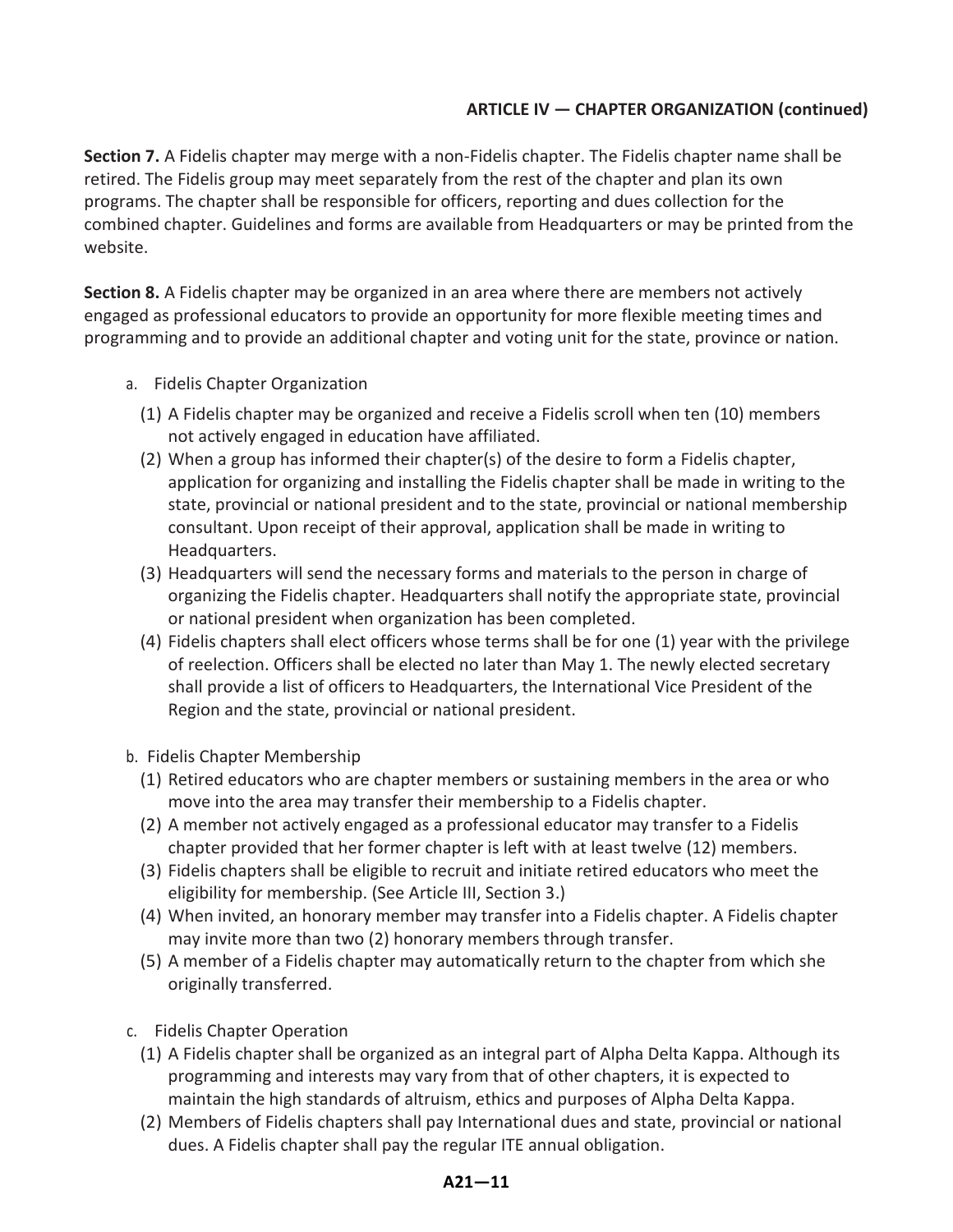#### **ARTICLE IV — CHAPTER ORGANIZATION (continued)**

- (3) A Fidelis chapter shall submit required reports.
- (4) A Fidelis chapter organized in an area where there is a city/area council of chapter presidents is a member of that council and shall participate in council activities.
- (5) A Fidelis chapter organized in an area where there is a district is a member of that district and shall participate in district activities.
- (6) A Fidelis chapter shall have voting delegates at International and state, provincial or national conventions.
- (7) A member of a Fidelis chapter has all the rights to higher office and to serve on state, provincial or national and International committees if she fulfills the qualifications of having served full terms as required for holding office on each level.

**Section 9.** Official notification in writing must be given Headquarters, the International Vice President of the Region and the state, provincial or national executive board at least sixty (60) days in advance before any chapter may disband and cease to function.

#### **ARTICLE V — SUSPENDING AND REVOKING OF CHARTERS**

**Section 1.** The charter of a chapter of Alpha Delta Kappa shall be subject to suspension and may be revoked under certain conditions. To remain active, chapters shall:

- a. Observe the state, provincial or national bylaws and/or policies and procedures manual, the International Bylaws and the Constitution of Alpha Delta Kappa.
- b. Update amendments to the chapter bylaws and/or policies and procedures manual within the normal time limits as required by the state, provincial or national bylaws and/or policies and procedures manual, the International Bylaws and the Constitution of Alpha Delta Kappa.
- c. Assume financial obligations for Alpha Delta Kappa dues and fees.
- d. Be punctual with reports and answer communications relative to the chapter.
- e. Participate in state, provincial or national and International conventions and regional conferences, whenever possible.
- f. Keep the chapter viable by initiating new members regularly.

**Section 2.** International Headquarters shall be authorized to determine whether to suspend the chapter for not assuming financial obligations. Headquarters will notify the S/P/N president, president-elect and membership consultant prior to suspension.

**Section 3.** State/Provincial/National officers shall call a special meeting of the chapter members to discuss the conditions of disbanding/suspending and to consider ways and means for solving the problem(s) of the chapter provided notice of such meeting shall be sent from the state, provincial or national president to the chapter members. The state, provincial or national president or her designee shall conduct the meeting in person or through electronic means. The International President, the International Vice President of the Region and the International Vice President for Membership shall be consulted as needed and kept informed.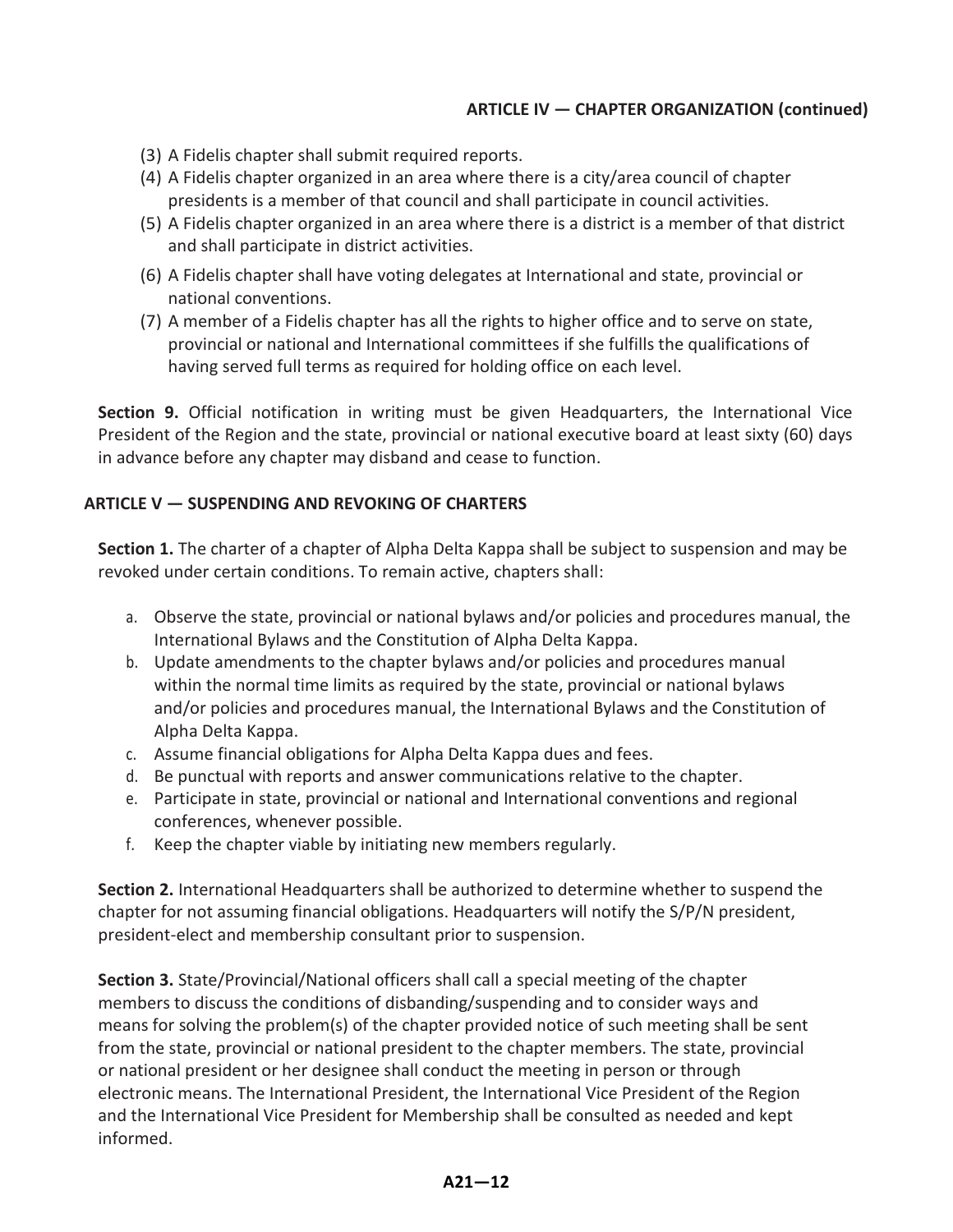#### **ARTICLE V — SUSPENDING AND REVOKING OF CHARTERS (continued)**

**Section 4.** The chapter shall relinquish its charter immediately if a satisfactory solution for continuance of the chapter is unattainable.

**Section 5.** The decision to reinstate a chapter or revoke a chapter charter shall rest with International Chapter.

**Section 6.** The decision as to the individual membership status of members of a chapter whose charter has been revoked will rest with International Chapter.

#### **ARTICLE VI — INTERNATIONAL EXECUTIVE BODIES**

*Proviso: Effective at the conclusion of the 2023 International Convention.*

**Section 1.** The International Executive Board shall consist of those members designated in Article IV of the Constitution. **The International Executive Board shall be the sole governing body of Alpha Delta Kappa** *(at the conclusion of the 2023 International Convention)***.**

**Section 2.** The International Chapter shall be the official body of International Officers and shall be comprised of the International Officers and the International Executive Board members.

- a. International Chapter, acting as a body, shall transact such business as the International Executive Board may delegate to it; have the power to suspend a state, provincial or national organization, to grant and revoke chapter charters, and to withdraw and reinstate individual memberships; set the time and location, and establish the rules and regulations of the International convention; and make plans, subject to the authority of the International Executive Board, for implementing the adopted policies of the organization.
- b. International Chapter shall meet twice a year or as meetings are called by the International President.

**Section 3. The Regional Council shall consist of the International President, International Executive Board Chairman, International President-Elect, Immediate Past International President and 2021- 2023 International Vice Presidents of the Regions, Regional Presidents. The Regional Council shall:**

- **a. Review responsibilities and expectations for the regional conference.**
- **b. Develop an effective communication network linking International Executive Board with the states, provinces, and nations.**
- **c. Foster diversity and inclusion.**
- **d. Provide input to the International Executive Board as appropriate.**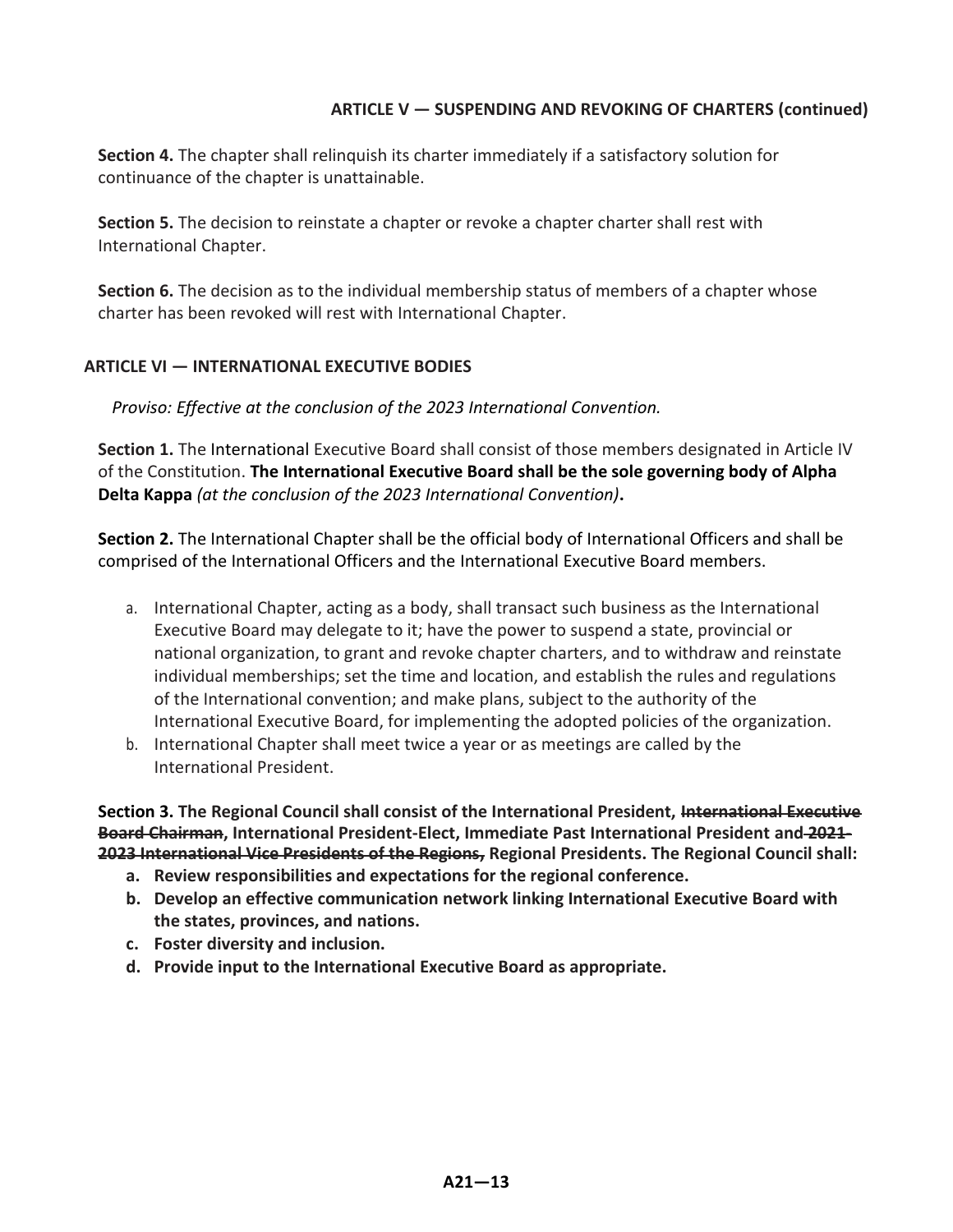#### **ARTICLE VII — OFFICERS**

**Section 1.** INTERNATIONAL The officers of Alpha Delta Kappa shall be International President, International President-Elect, Immediate Past International President, International Vice President for Membership and the International Vice Presidents of the Regions.

- a. Eligibility
	- (1) A candidate for an International Office shall have been an active member for at least ten (10) consecutive years from the date of initiation or the date of her reinstatement to the date of election; shall be an active member at the time of her nomination; shall have within the last ten (10) years attended two (2) International conventions and two (2) regional conferences prior to her nomination; shall be registered and attending the Convention at which she is nominated.
	- (2) A candidate eligible for International President or International President-Elect shall have served a term as an International Vice President of a Region or as a Regional President.
	- (3) A candidate for International Office shall have served a term as a chapter president and shall have completed a term as a state, provincial or national president. A two-year term served as a state, provincial or national chairman appointed by Headquarters to establish a state, provincial or national organization shall fulfill the requirement of a term as a state, provincial or national president.
	- (4) A candidate eligible for the International Vice President for Membership shall have served a full term as a Regional Membership Consultant, or Regional Vice President for Membership, or as an International Vice President of a Region, or a Regional President, or as a State/Provincial/National vice president for membership/ S/P/N membership consultant.
	- (5) A member with prior service as International Vice President for Membership, may offer to serve a second term, for a total of four (4) years in the position, if elected.
- b. Nomination
	- (1) The names of all candidates whose qualifications have been cleared by the Candidate Qualifications Committee shall be placed in nomination.
	- (2) Additional nominations from the floor shall be made in accordance with the current edition of Robert's Rules of Order Newly Revised provided that the member making the nomination shall present to the Chair a signed statement from the Candidate Qualifications Committee verifying the eligibility of the nominee.
- c. Election and Installation
	- (1) Election shall be by ballot.
	- (2) Election of International Officers, other than the International Vice Presidents of the Regions, shall require a majority vote of the official delegates present and voting at the Convention.
	- (3) Election of International Vice Presidents of the Regions shall take place at the same time as the election of-other International Officers. The balloting shall be by regions; a majority of the official delegates present and voting from each respective region shall elect.
	- (4) In the event the first ballot fails to give a majority vote to one (1) candidate for any International office, the second ballot shall contain the names of the two (2) candidates receiving the highest number of votes on the first ballot.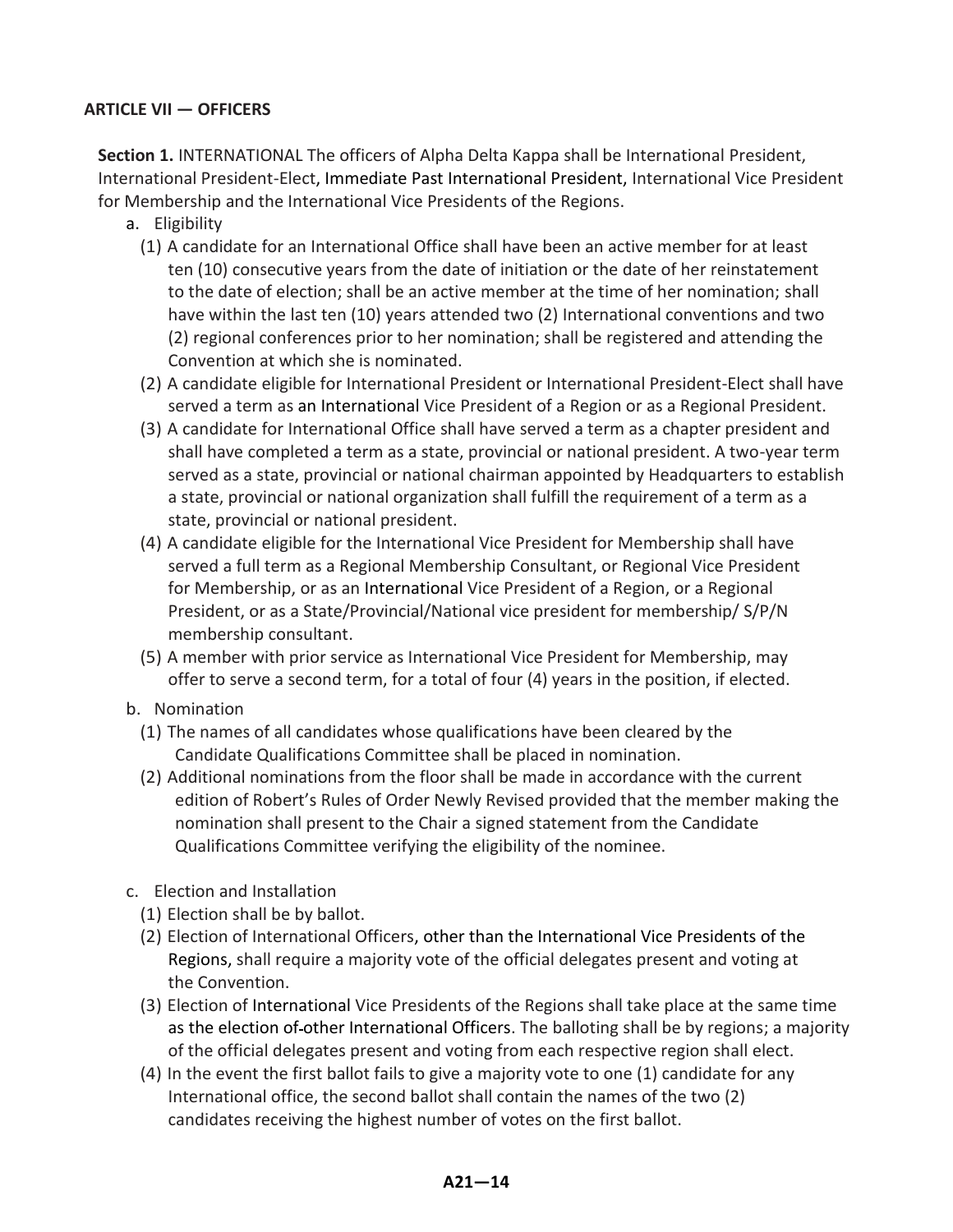- (5) International Officers shall be installed at the International Convention at which they are elected.
- d. Term of Office
	- (1) The term for all International Officers shall be two (2) years or until a successor has been elected. The exception that the IVP for Membership may serve a second term.
	- (2) An International Officer shall hold only one (1) office at any given time.
	- (3) An International Officer shall not succeed herself unless International Chapter had appointed her to complete the unexpired term of office due to a vacancy.
	- (4) The International Vice President for Membership may serve a second term as sited in Article VII, Section 1 a. (5).
- e. Vacancies shall be filled in accordance with the provisions in the Constitution of Alpha Delta Kappa.
- f. Duties. Each member of International Chapter shall submit to Headquarters prior to each International Chapter meeting a report of her activities and prior to the International Convention shall submit for publication a report of her activities during her term of office.

#### *Proviso: Effective at the close of the 2023 International Convention*.

- (1) The International President shall serve as **the chief executive officer and preside at meetings of the International Executive Board, International Convention, and the Regional Council.** Serve as a goodwill ambassador of Alpha Delta Kappa; work in close cooperation with Headquarters; plan the agenda for and preside at meetings; appoint committees; serve on the International Executive Board during her terms as International President-Elect and Immediate Past International President; work with the International Vice Presidents of the Regions **Regional Council** in coordinating the regional conferences; attend all regional conferences and other professional meetings as required; vote only to make or to break a tie, unless the vote is by ballot; visit the Convention site; prepare the Convention program and proofread it, if feasible; preside at the International Convention at the conclusion of her term of office.
- (2) The International President-Elect shall serve as a member of International Chapter and the International Executive Board; work closely with the International President and Headquarters; preside at meetings in the absence of the International President or when requested to do so; attend meetings as authorized by the International President, International Chapter or Headquarters; and serve as chairman of International Council of Presidents.
- (3) The Immediate Past International President shall attend all International Chapter meetings and submit reports of her activities; serve as a member of the International Executive Board; and serve in an advisory capacity to International Chapter. In the event of a vacancy in the office of International President, the Immediate Past International President shall assume the office for the unexpired term.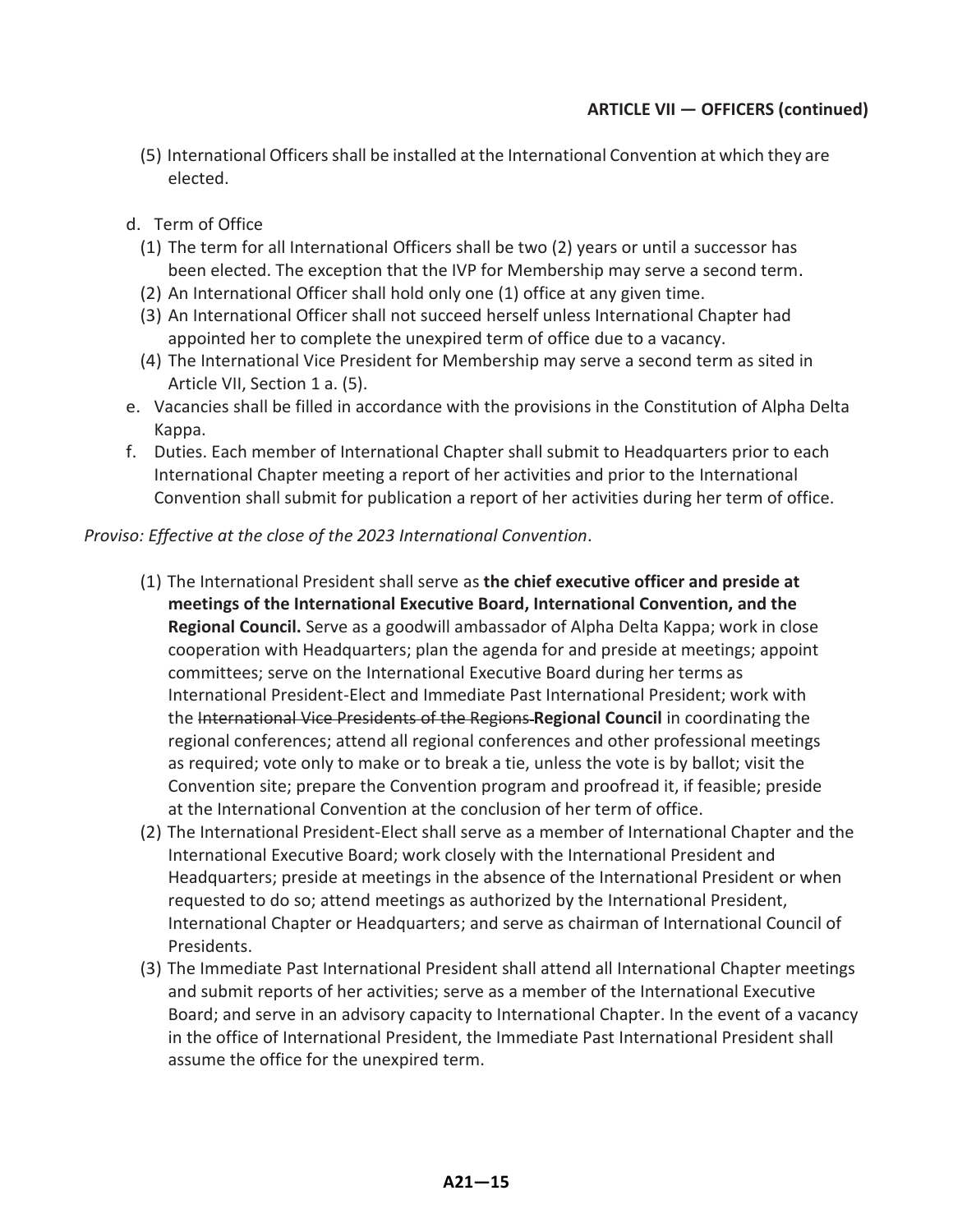*Proviso: At the close of 2023 International Convention the new designation of Regional President shall substitute for this following stricken section in Article VII, and the office of International Vice President of the Region will be retired. See Article XI regarding Regional Leadership. Election of the first Regional Presidents-Elect shall occur in 2022.The following stricken language is in effect until the close of the 2023 Convention when it will be deleted.*

- (4) The International Vice Presidents (IVPs) of the Regions shall be the chief officers of the region and shall conduct the business of the region; serve as members of the International Chapter; serve as liaison between the International Membership Committee and states, provinces and nations in the region; attend state, provincial and national conventions in their regions as authorized by International Chapter; attend and preside at the regional meetings held at the International Convention; work in close cooperation with the International President to determine goals for the region and make plans for their implementation. Each International Vice President of a region shall act in an advisory capacity to the state, provincial or national presidents of the region; appoint officers and committee chairmen as defined in the IVP Guidelines to serve during her term of office and instruct them in the discharge of the functions which ordinarily are associated with their respective positions; and be in charge of arrangements for a regional conference at which she shall preside, for which she may appoint a regional conference treasurer.
- (5) The International Vice President for Membership shall serve as a member of International Chapter and the International Executive Board; serve as liaison between International Executive Board and the International Membership Committee; chair the International Membership Committee; establish membership goals, implement strategies to promote membership development; coordinate activities of the Regional Membership Consultants; promote effective partnerships between the seven International Vice Presidents of the Regions and Regional Membership Consultants; monitor regional and state/provincial/national membership plans and provide feedback; analyze and distribute membership data; implement international expansion initiatives; formulate plans for seminars at International Convention and regional conferences; conduct membership seminar at International Convention; update the Membership Development Manual and make recommendations to International Executive Board regarding membership issues.

**Section 2.** State, provincial or national (S/P/N) officers shall be president, president-elect, immediate past S/P/N president, secretary, and treasurer. The offices of vice president for membership, historian, chaplain, corresponding secretary and sergeant-at-arms may be optional. The eligibility for all state, provincial or national officers must be as defined in International Bylaws. A president of the state/provincial/national council of chapter presidents, other vice president(s) or secretary(s) may be elected if authorized by respective governing bylaws and/or policies and procedures manual which shall define the eligibility for and responsibilities of such offices. (Vice presidents do not automatically succeed to the office of president.)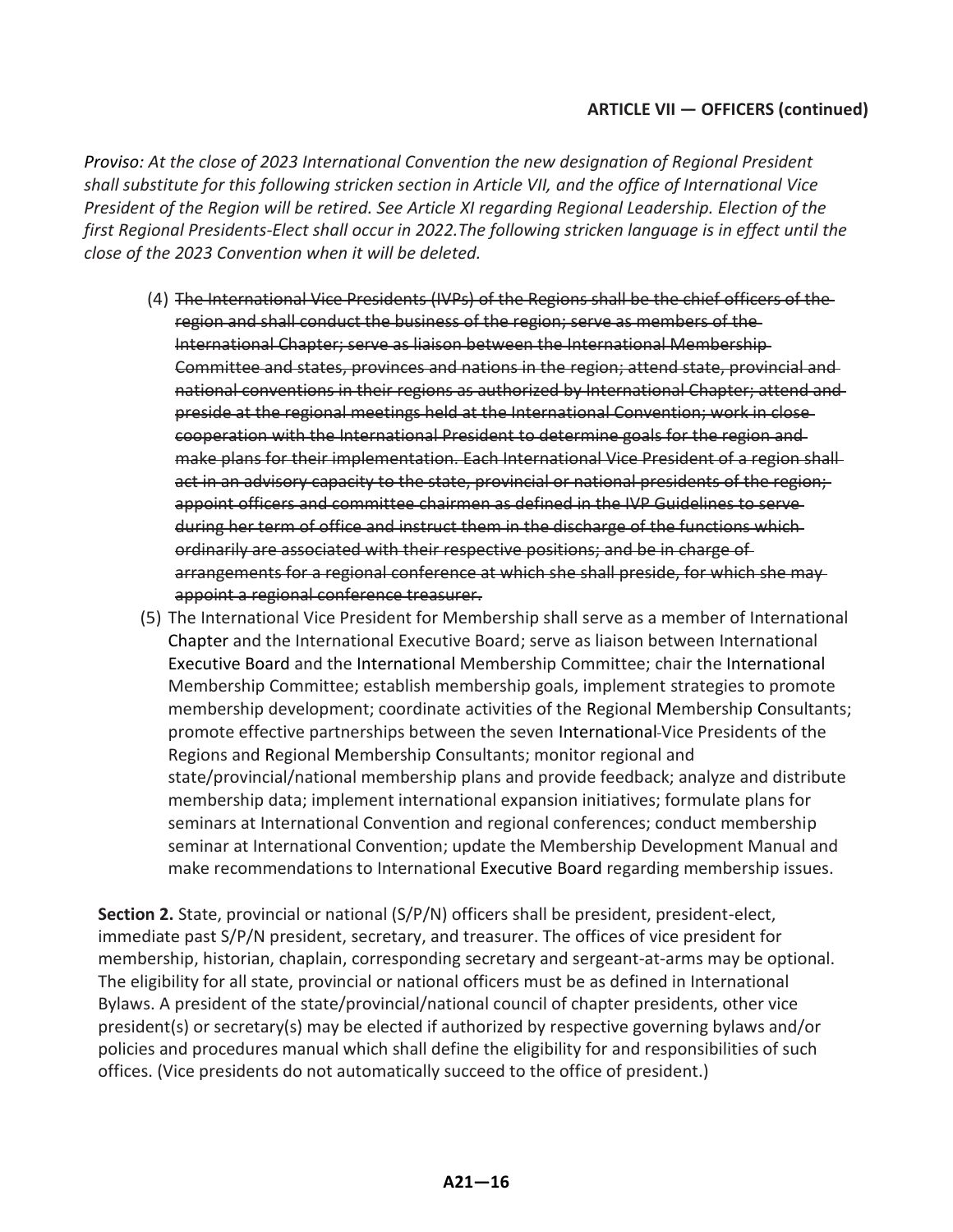#### a. Eligibility

- (1) A candidate shall be
	- (a) An active member.
	- (b) Registered and attending the convention at which she is nominated, elected, and installed. An exception to this ruling shall be effected by a two-thirds (2/3) vote of the delegate assembly.
- (2) A candidate for any S/P/N office shall have held an elected chapter office. A sustaining member, having served previously as an elected chapter officer, shall be eligible to serve as a state, provincial, or national officer.
- (3) A candidate for president or president-elect shall have served one (1) term as a chapter president and shall have served at least one (1) term on the respective executive board as an elected officer or as president of the council of chapter presidents.
- (4) Any office may be shared by two members. Service as a co-officer shall qualify as a prerequisite for future office.
- (5) State, provincial or national presidents and presidents-elect shall not hold a chapter office.
- b. A candidate qualifications committee shall present to the state, provincial or national convention a slate containing the names of all candidates for office whose credentials have been received by the committee in the prescribed manner and whose qualifications have been certified as having met the eligibility requirements of the International Bylaws. Since this committee does not serve to nominate, it shall not recruit candidates for office. It is possible to present an incomplete slate. The candidate qualifications committee will notify the chapters early in the biennium about where to obtain application forms and the deadline involved.
- c. Additional nominations may be made from the floor provided that the consent of the nominee shall first have been obtained; and provided further that the person making the nomination shall present to the Chair a statement signed by the chairman of the candidate qualifications committee certifying the eligibility of the nominee.
- d. Election and installation of state, provincial or national officers.
	- (1) The election shall be held at the S/P/N convention in the even-numbered years no later than June 30.
	- (2) Election procedures shall be specified in the bylaws and/or policies and procedures manual and a majority of the delegates registered and voting shall elect.
		- (a) In the event the candidate qualifications committee presents an incomplete slate of candidates, a member without eligibility willing to be nominated for a vacant office may be accepted as a candidate by the following process:
			- 1. The delegates will vote, by ballot, to accept the nomination of the candidate bya two-thirds (2/3) vote. If adopted, the name of the candidate shall be added to the slate of candidates.
			- 2. Previous notice shall be provided.
		- (b) If the slate of candidates has only one person nominated for each office, the state, provincial or national president declares the election effective by unanimous consent or acclamation.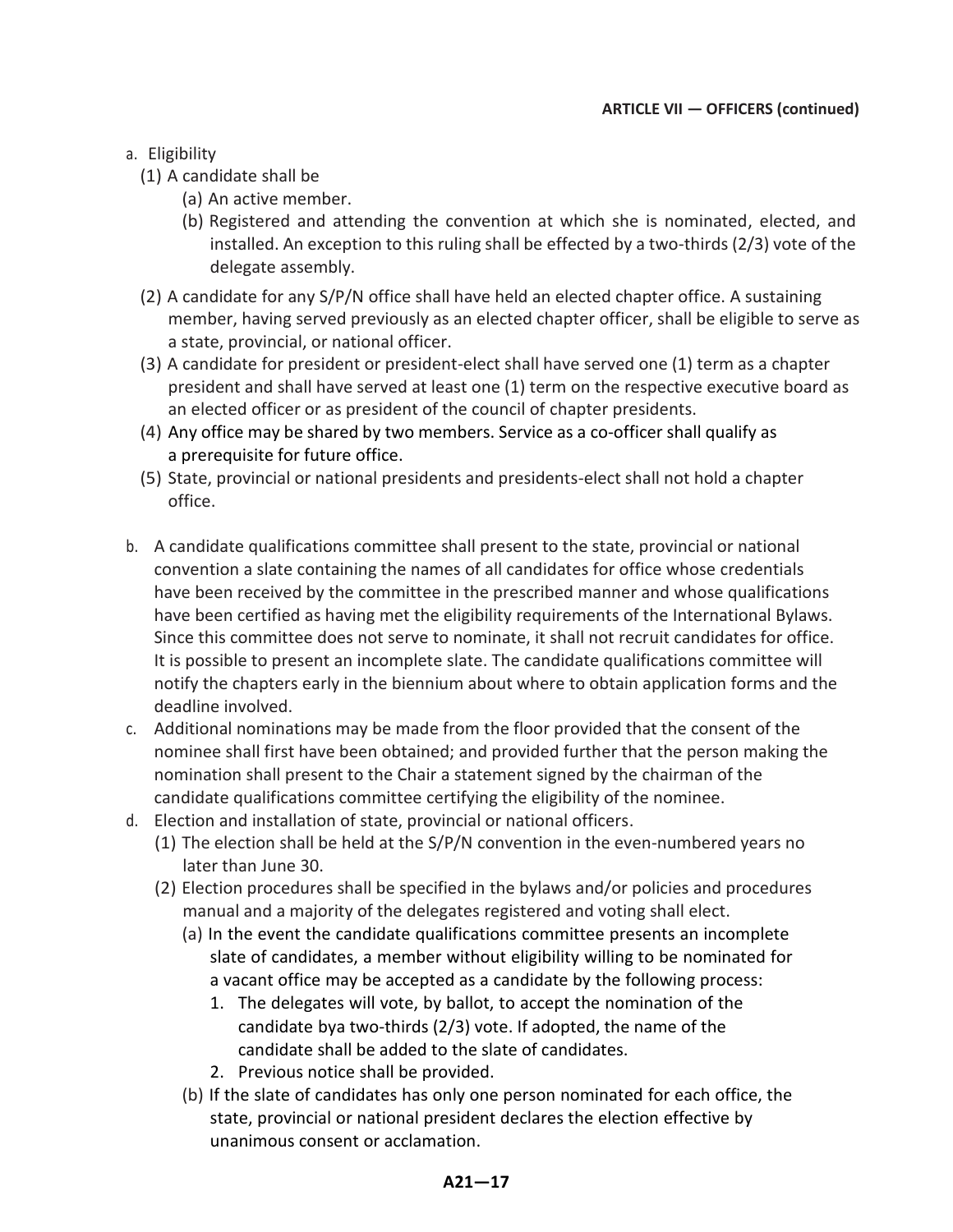- (3) An officer shall be installed at the convention at which she is elected and shall assume the duties of her office immediately following her installation. In the event a candidate cannot attend the convention at which officer elections are to be held a two-thirds (2/3) vote will be required to add her name to the ballot. If elected, that officer's name will be read in the officer installation ceremony.
- (4) The president of the S/P/N council of chapter presidents shall be elected by the members at the council meeting held during convention unless the duties of this office shall have been delegated to another elected officer. The president of the council shall be installed with other officers at the convention.
- e. The term for all state, provincial and national officers shall be two (2) years or until a successor has been elected. A state, provincial or national officer shall not succeed herself unless she has served less than a full term, with the exception being the treasurer, secretary and/or the vice president for membership who may be elected for one (1) additional term only.
- f. Vacancies in offices, except that of president, shall be filled by the executive board.
	- (1) Should the office of president become vacant, the immediate past president shall complete the unexpired term. If the immediate past president is not available, the president-elect shall become acting president, leaving the office of president-elect vacant. She shall serve in this capacity until the regular election in the evennumbered year, at which time she shall be installed as S/P/N president.
	- (2) Should the office of president-elect become vacant, the executive board shall fill the vacancy with a member who previously has completed a term on the executive board and who meets the qualifications for the office of acting president-elect. She shall serve until an election can be held at the convention scheduled in the next even-numbered year; both a president and president-elect shall be elected at that time unless the office was vacated because the president-elect became acting president. In that case, only a president-elect would be elected.
- g. The executive board shall be comprised of the elected officers, the immediate past president and the president of the S/P/N council of chapter presidents.
	- (1) The executive board shall meet at the beginning and close of the convention and at other times necessary to conduct the business of the state, province or nation.
	- (2) The executive board shall
		- (a) Conduct the business of the state, province or nation during the interim between conventions and biennially report business transacted by the board.
		- (b) Have the authority to establish districts and to determine the boundaries of such districts.
		- (c) Have the authority to form city/area councils of chapter presidents within the state, province or nation, and to allocate constituent chapters to each council.
		- (d) Set the time and place for the convention.
		- (e) Plan an effective, continuing membership program.
		- (f) Recommend that the treasurer be bonded.
		- (g) Approve a budget to be adopted by the delegates to the convention.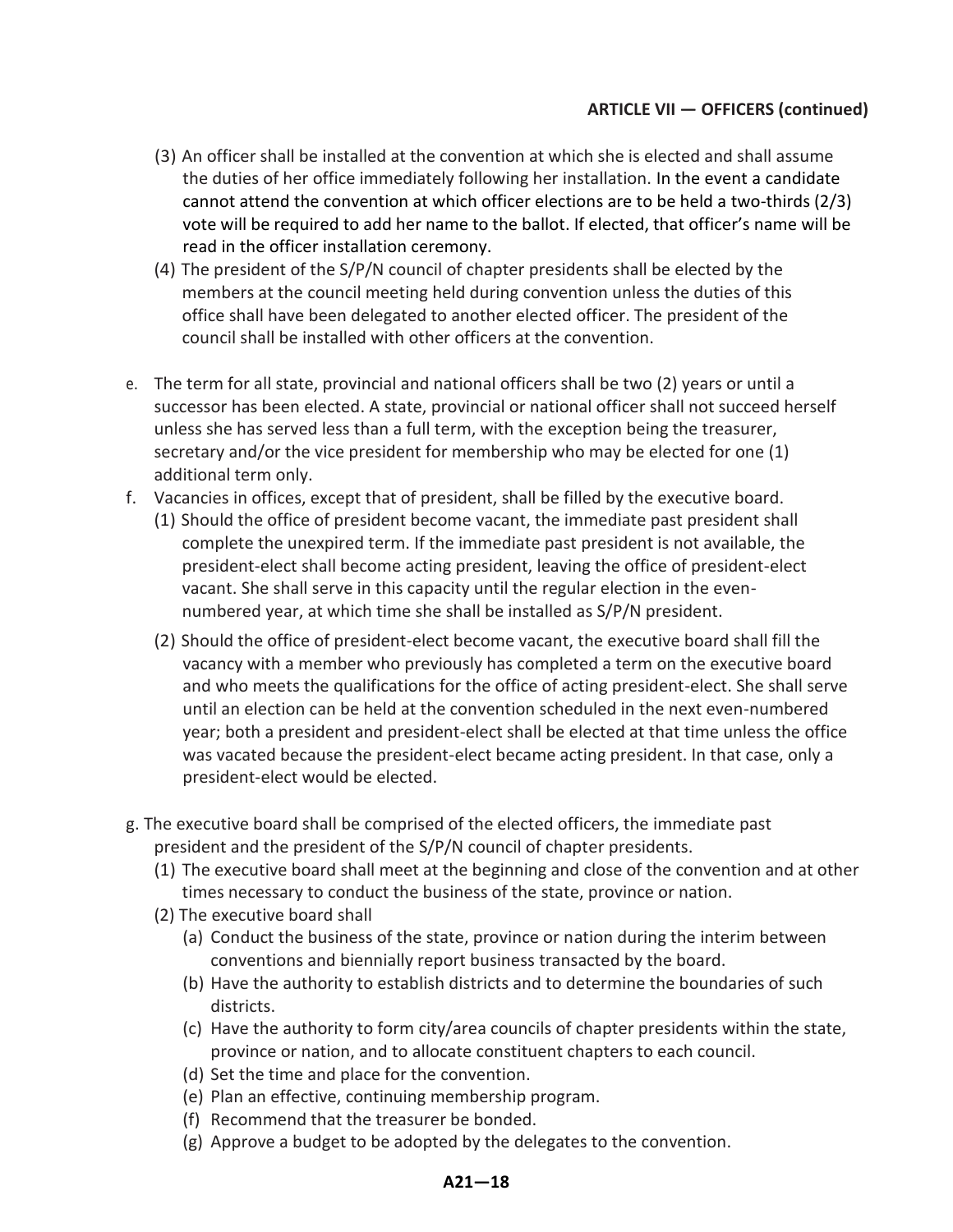(h) Elect a candidate qualifications committee.

- (3) When the executive board determines that an officer has failed to perform her duties, the board may declare the office vacant.
- h. Duties of the State, Provincial or National officers
	- (1) The president shall be chairman of the executive board; preside at all meetings and the convention; appoint all committees except the candidate qualifications committee; be exofficio member of all committees except the candidate qualifications committee; assist the membership consultant in formulating plans for expansion and chapter membership growth; interpret International and state, provincial or national policies to chapters through correspondence and visits; complete and submit reports as required by International Officers and Headquarters; plan and make all arrangements for the convention and submit a convention report to Headquarters and the International Vice President of the Region; be a member of the International Council of Presidents and a delegate to the International Convention; keep a file of all pertinent materials including a copy of all minutes, financial reports, yearly reports and reports made to International Officers or to Headquarters and pass them on to her successor.
	- (2) The president-elect shall assume the duties of president in her absence or if she is temporarily unable to perform her duties; be a member of the International Council of Presidents and a delegate to the International Convention; and perform any duties assigned to her by the president or by the executive board.
	- (3) The immediate past S/P/N president shall serve in an advisory capacity to the state/province/nation; serve as a member of the International Council of Presidents; serve as a delegate to the International Convention; complete the unexpired term of the S/P/N president if the office of president becomes vacant.
	- (4) The vice president for membership shall serve as the S/P/N membership consultant; collaborate with the Regional Membership Consultant and the International Vice President of the Region; evaluate S/P/N membership information; promote the formation of new chapters; serve as a delegate to the International Convention; and assist with chapter recruitment and retention efforts.
	- (5) The secretary shall keep an accurate record of the proceedings of all meetings of the executive board and of the convention and shall be prepared to present them at the request of the president. She shall preserve in a permanent file all records and letters of value to the state, province or nation and its officers to be transferred to her successor. If the state, province, or nation does not have a corresponding secretary, the secretary would assume the duties of corresponding secretary stated in Article VII, Section 2 h.
	- (6) The corresponding secretary shall conduct all correspondence; mail the call to all meetings; may assist the president in editing and mailing the newsletter; maintain an orderly file of correspondence of value and have it available at meetings.
	- (7) The treasurer shall have charge of all monies and remit International dues of sustaining members to International Headquarters postmarked by January 1 (delinquent if postmarked after January 31); serve as a member of the committee to prepare a budget for each year of the biennium to be approved by the delegates to the convention; pay all bills upon authorization of the board or president; submit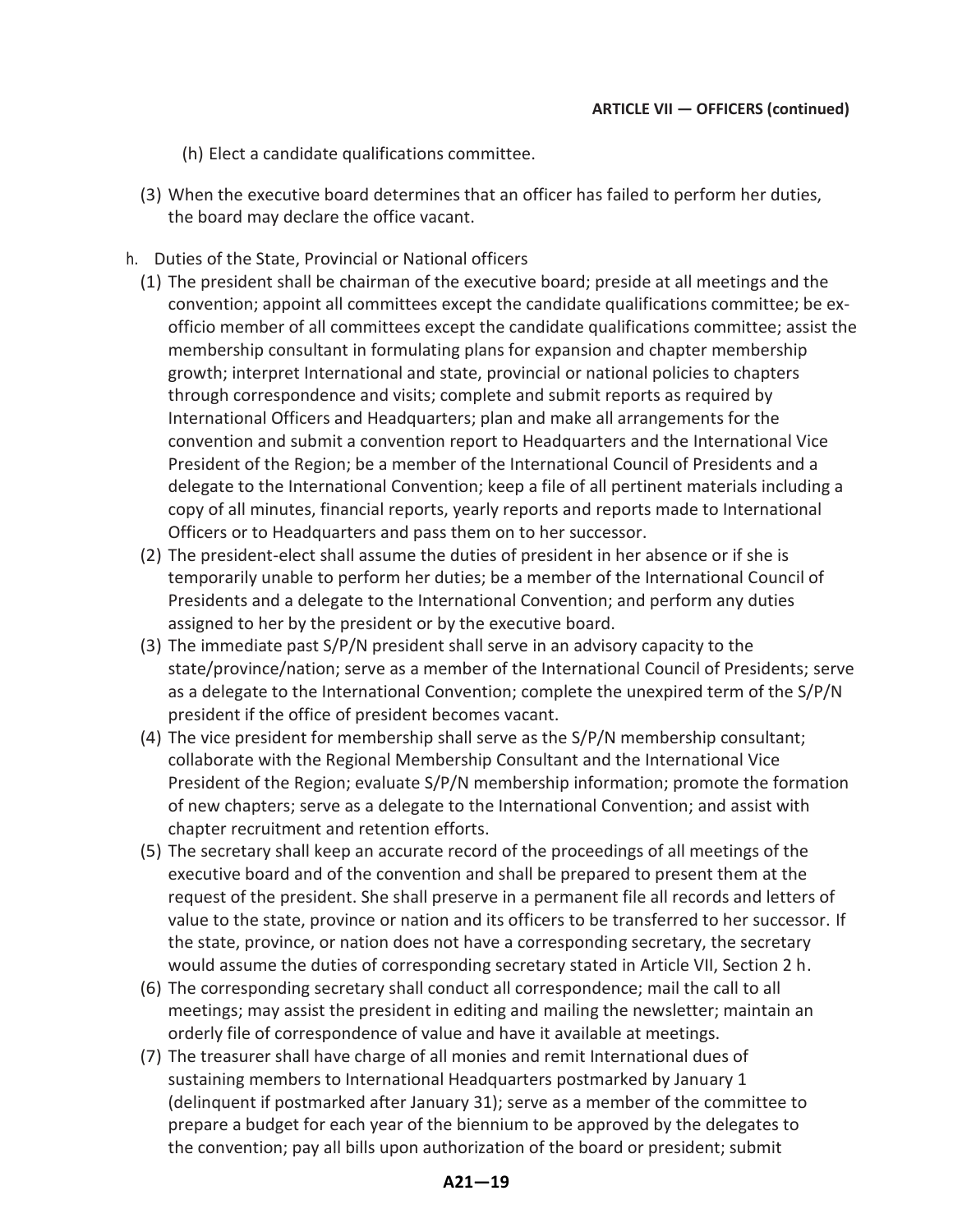required annual financial reports to Headquarters; states of the United States of America and the Commonwealth of Puerto Rico file IRS forms; keep an itemized record of all receipts and expenditures in a permanent file; and present the record for audit at the conclusion of the biennium.

- (8) The historian shall collect all information pertinent to the history of the S/P/N; assemble items of interest for the archives, including both a written and a pictorial history, and display the archives at state, provincial or national and regional meetings; send any requested material appropriate to be considered for inclusion in the regional or International archives; advise chapter historians; arrange and supervise the display of archives at the convention.
- (9) The sergeant-at-arms shall be the doorkeeper at meetings; assist the president and committees in coordinating activities at meetings; if requested, have charge of counting the ballots for the election of officers at the convention.
- (10) The chaplain shall have charge of thoughts for the day at all meetings; may prepare or assist with the memorial program; and may assist in the installation of new officers.
- (11) The president of the S/P/N council of chapter presidents shall be a member of the executive board and shall attend all meetings; coordinate the activities of the districts; serve in an advisory capacity to city/area councils of chapter presidents; plan the agenda and preside at the S/P/N council of chapter presidents' meeting held at the convention.

**Section 3.** Each chapter of Alpha Delta Kappa shall have a president, president-elect and/or vice president, immediate past president, secretary, and treasurer. The offices of corresponding secretary, historian, sergeant-at-arms and chaplain shall be optional.

- a. The election of chapter officers shall occur no later than May 1 of even-numbered years. (Fidelis chapters may elect officers annually.) A chapter officer shall assume the duties of her office immediately following her installation.
- b. A candidate for a chapter office shall be an active member and shall be nominated in accordance with the chapter bylaws and/or policies and procedures manual.
- c. The term for a chapter officer shall be for two (2) years or until her successor shall have been elected. (Fidelis chapter officers are exempted.)
	- (1) Any office may be shared by two members. Service as a co-officer shall qualify as a prerequisite for future office.
	- (2) A chapter officer who has served a full term may succeed herself for one (1) consecutive term.
	- (3) A chapter officer who has served less than a full term may succeed herself for one consecutive term.
- d. The executive board of the chapter shall be comprised of the elected chapter officers and the immediate past chapter president.
	- (1) The executive board shall have a minimum of three (3) board meetings a year.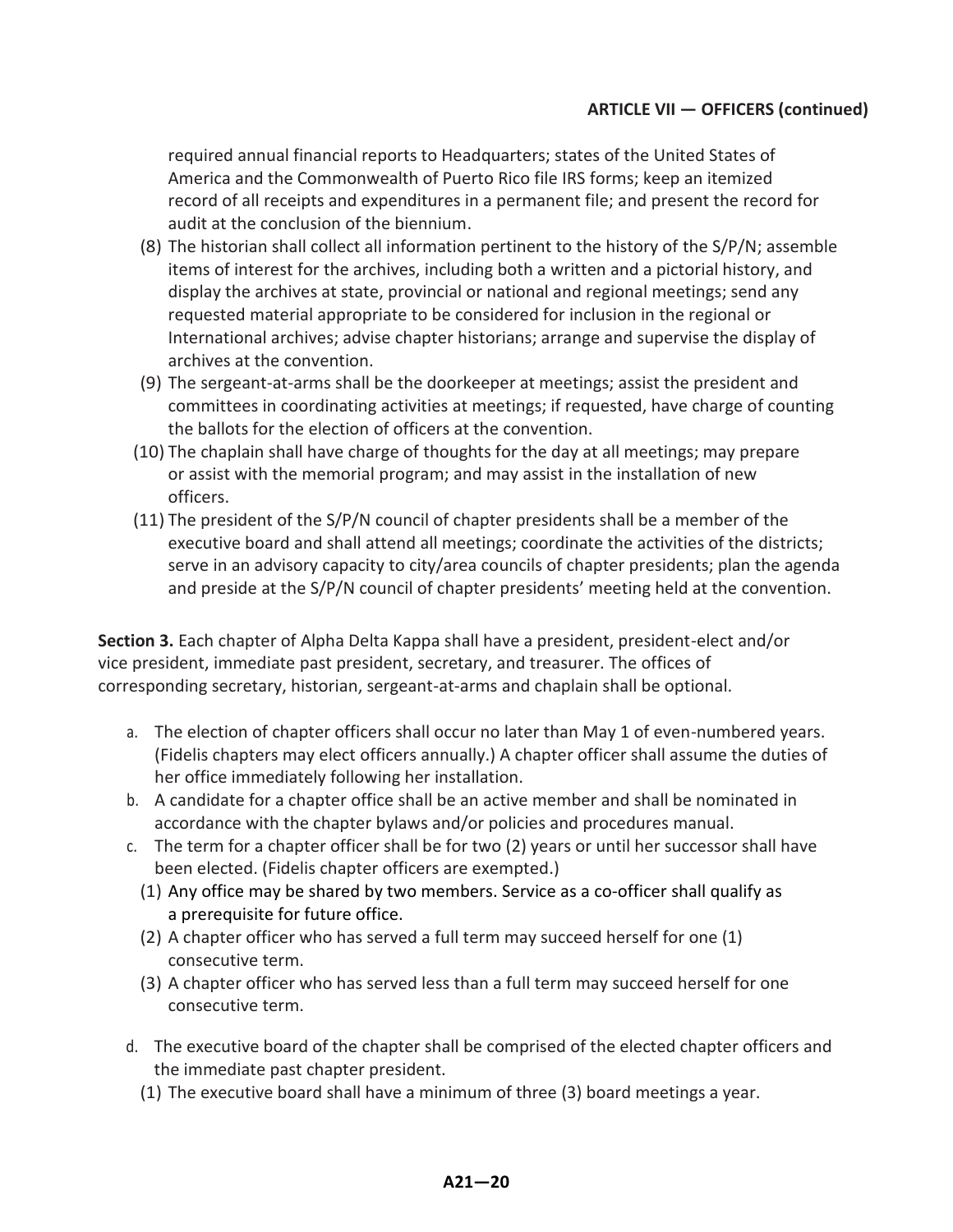(2) Vacancies in offices, except that of president, shall be filled by the executive board. The same member may not be asked to fill a vacancy in the same office more than once. Should the office of president become vacant, the immediate past president shall complete the unexpired term. If she is not available, the executive board shall fill the vacancy with a member who has previously completed a term as chapter president. In a new chapter (which would not have an immediate past president) when the office of president becomes vacant, the executive board shall fill the vacancy.

#### e. Duties

- (1) The chapter president shall preside at all meetings of the chapter; serve as chairman of the executive board; preside at the initiation of new members and the installation of new chapters; shall be responsible for six (6) copies of the Alpha Delta Kappa Ceremonies; keep a permanent file of all materials pertinent to her office to be transferred to her successor; become familiar with the duties of each office and check to see that the officers have the supplies necessary for carrying out their duties; remind officers to send in all reports promptly; appoint committees as needed to carry out chapter objectives; report annually to state, provincial or national president in the format that she requests and serve on the state/ provincial/national council of chapter presidents.
- (2) The president-elect or vice president shall assume the duties of the president in her absence or if she is temporarily unable to perform the duties of her office. She shall take part in the ceremonies; be the chairman of the program committee; supervise the compilation of the yearbook and serve on the state/provincial/national council of chapter presidents.
- (3) The immediate past chapter president shall serve in an advisory capacity to the chapter; serve on the state/provincial/national council of chapter presidents; complete the unexpired term of the chapter president if the office of president becomes vacant; and is eligible for the office of president of the state/provincial/national council of chapter presidents.
- (4) The secretary shall keep the minutes of all meetings, read them as directed by the president, assist the president in handling correspondence, mail reports of chapter meetings annually and keep a current record of names and addresses of chapter members.
- (5) The treasurer shall collect dues and assessments and shall be the custodian of all chapter funds; make regular reports to the chapter members; pay all bills as directed by the executive board; send International dues and ITE payment to International Headquarters postmarked by January 1 (delinquent if postmarked after January 31); remit dues to the state, provincial or national treasurer; submit required annual financial reports to the state treasurer; chapters in the United States of America and the Commonwealth of Puerto Rico file IRS forms; be familiar with classification of members; keep an itemized record of all receipts and expenditures and present the record for annual audit.
- (6) The historian shall collect items of interest regarding chapter activities and shall arrange them in the archives, including both a written and a pictorial history; shall take part in the ceremonies as required; and shall send appropriate materials to state, provincial or national historians to be considered for inclusion in the state, provincial or national archives.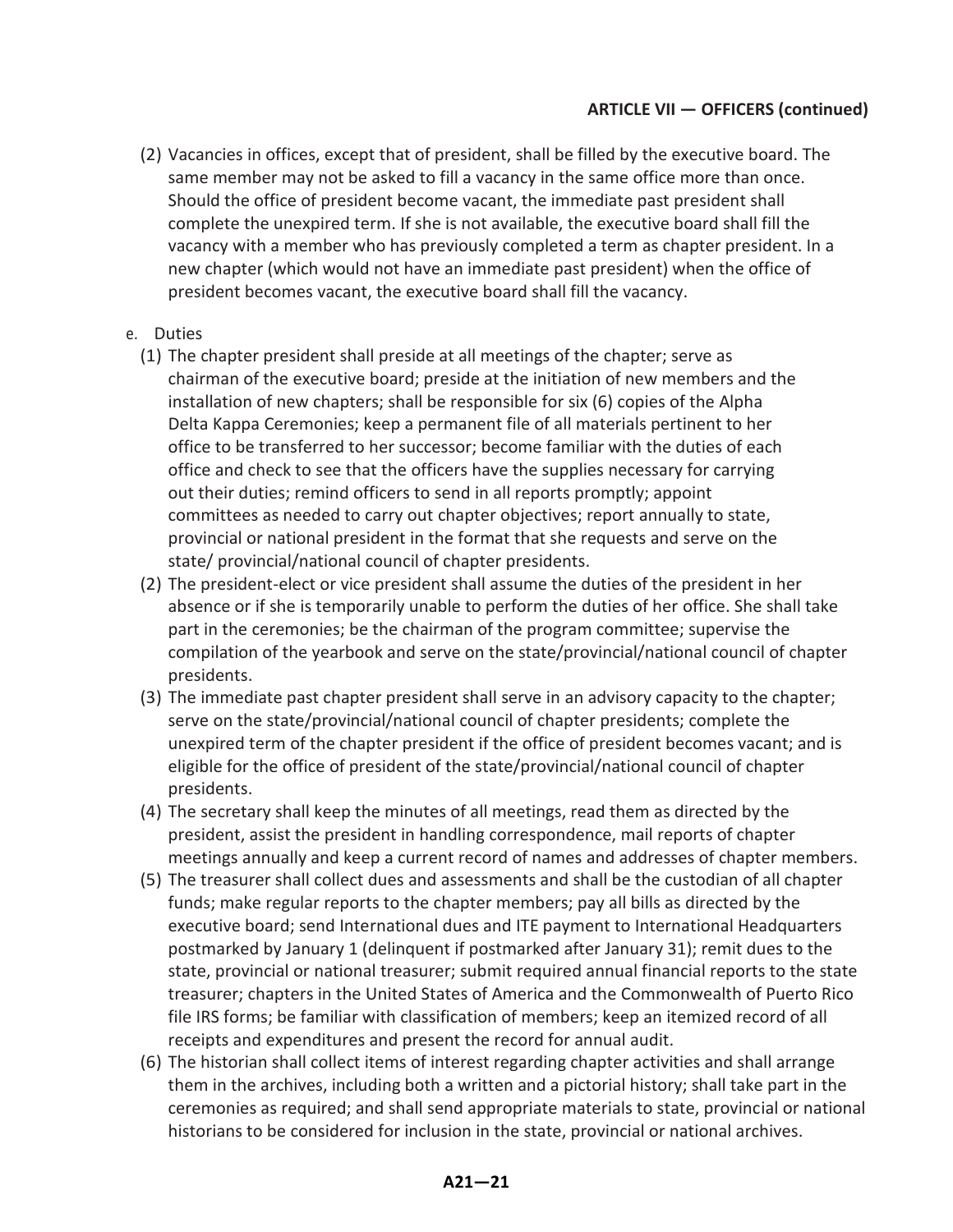- (7) The sergeant-at-arms shall perform duties assigned to her for regular meetings and initiation ceremonies and perform such other duties as may be assigned to her.
- (8) The chaplain shall have charge of the thought for the day at chapter meetings, installations and other events.

#### **ARTICLE VIII — COMMITTEES**

#### **Section 1.** International

a. Standing or special committees may be authorized by vote of the delegates at International convention, by action of International Chapter, or by action of the International Executive Board.

*Proviso: Regional Membership Consultant title will be retired effective at the conclusion of the 2023 International Convention. In early 2023 Regional Vice Presidents for Membership shall be elected and then installed at the 2023 International Convention regional meetings, then at subsequent regional conferences.*

- (1) Committees and their chairmen shall be appointed by the International President following each International convention except for the International Membership Committee. The International Membership Committee is chaired by the International Vice President for Membership and includes the Regional Membership Consultants appointed by the International President **elected Regional Vice Presidents for Membership**. Vacancies on committees shall be filled in the same manner as original appointments are made **by appointment from the International President**.
- (2) Duties of committees shall be prescribed by the Bylaws, by the International convention, by International Chapter, or by the International Executive Board.
- (3) The chairman of each of the following standing committees shall present a report of the activities and recommendations of the committee at International convention: Altruistic, Archives, Bylaws, Candidate Qualifications, Educational Symposium, Excellence in Education, Membership, Resolutions, and World Understanding.
- (4) A member may serve no more than two (2) terms as chairman of the same International committee.
- b. The following shall be designated as standing International committees: Altruistic, Archives, Bylaws, Candidate Qualifications, Educational Symposium, Excellence in Education, Membership, Resolutions, and World Understanding.

**Section 2.** State, Provincial or National Committees

a. Standing or special committees, except the candidate qualifications committee, which is elected by the executive board, shall be appointed by the president as authorized or required by International and state, provincial or national bylaws and/or policies and procedures manual.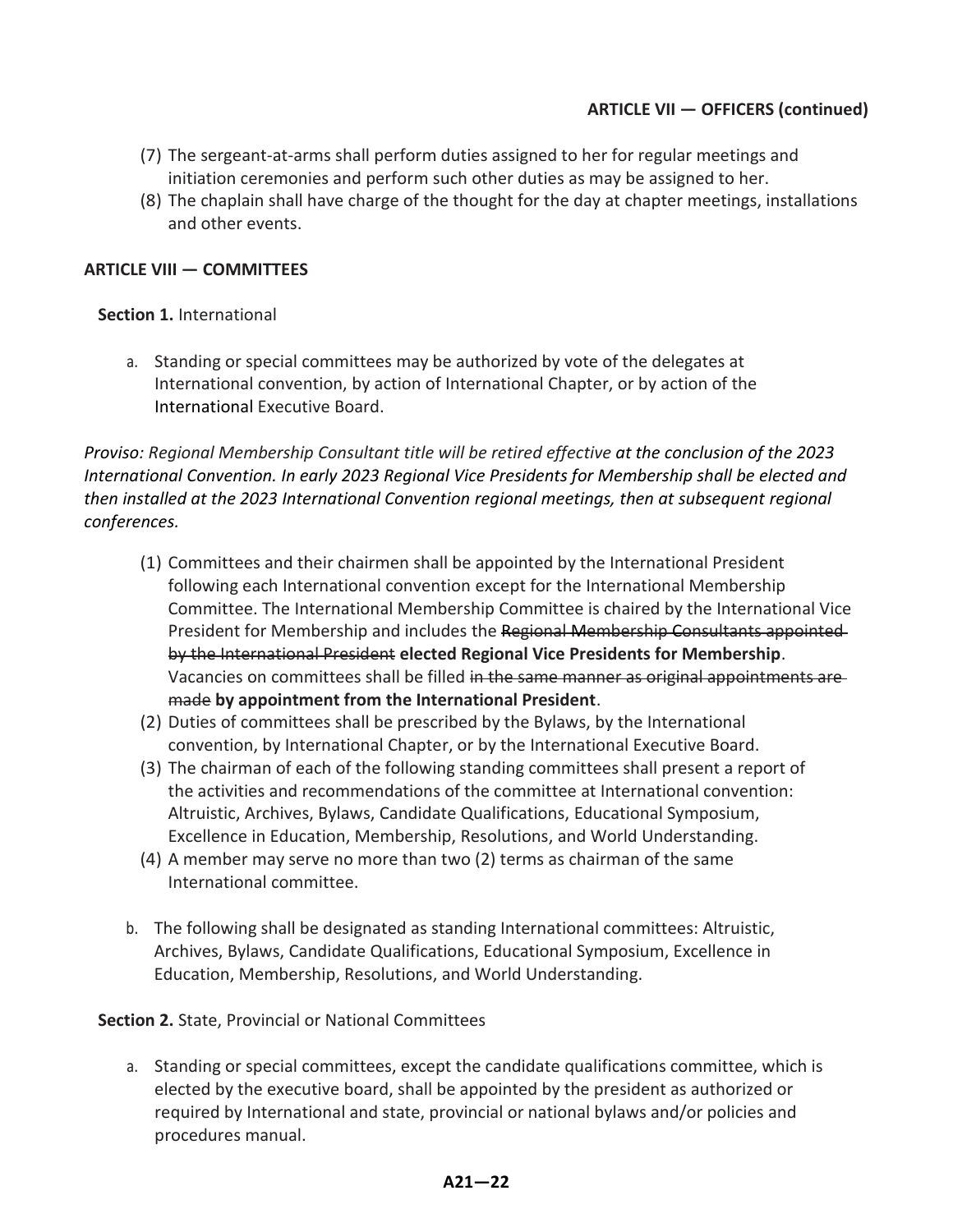#### **ARTICLE VIII — COMMITTEES (continued)**

- b. The chairman of a standing or special committee shall
	- (1) Report to the convention or to the executive board as requested by the president.
- (2) Serve no more than two (2) consecutive terms as chairman of the same state, provincial or national standing committees.
- c. The following shall be designated as standing committees: Alpha Delta Kappa Month, altruistic, budget, bylaws, candidate qualifications, fraternity education and membership. The state, province or nation may establish additional standing or special committees.

#### **Section 3.** Chapter Committees

- a. Standing and special committees, except the nominating committee, which is elected by the members, shall be appointed by the president as authorized or required by International Bylaws, state, provincial, national bylaws and/or policies and procedures manual, or chapter bylaws and/or policies and procedures manual.
- b. Chairmen shall report at chapter meetings as directed by the president or as requested by members.
- c. The following shall be designated as standing committees: Alpha Delta Kappa Month, altruistic, budget, bylaws, fraternity education, membership and nominating. Additional standing or special committees may be established by the chapter.

#### **ARTICLE IX — INTERNATIONAL CONVENTION**

An International convention shall be held biennially in the odd-numbered years unless otherwise ordered by International Chapter.

**Section 1.** International Chapter shall select the locations and dates of the International conventions.

**Section 2.** It shall be the purpose of the International convention to receive reports of International officers and committees for the current biennium; to act on bylaws, resolutions and other business presented to the convention; to offer professional development and/or personal enrichment workshops; to develop leaders and promote membership; to elect and install International Officers for the ensuing biennium.

**Section 3.** Official delegates to the International convention shall be as set forth in the Rules of Convention.

**Section 4.** At each business session, a quorum shall consist of a majority of the authorized delegates registered and voting.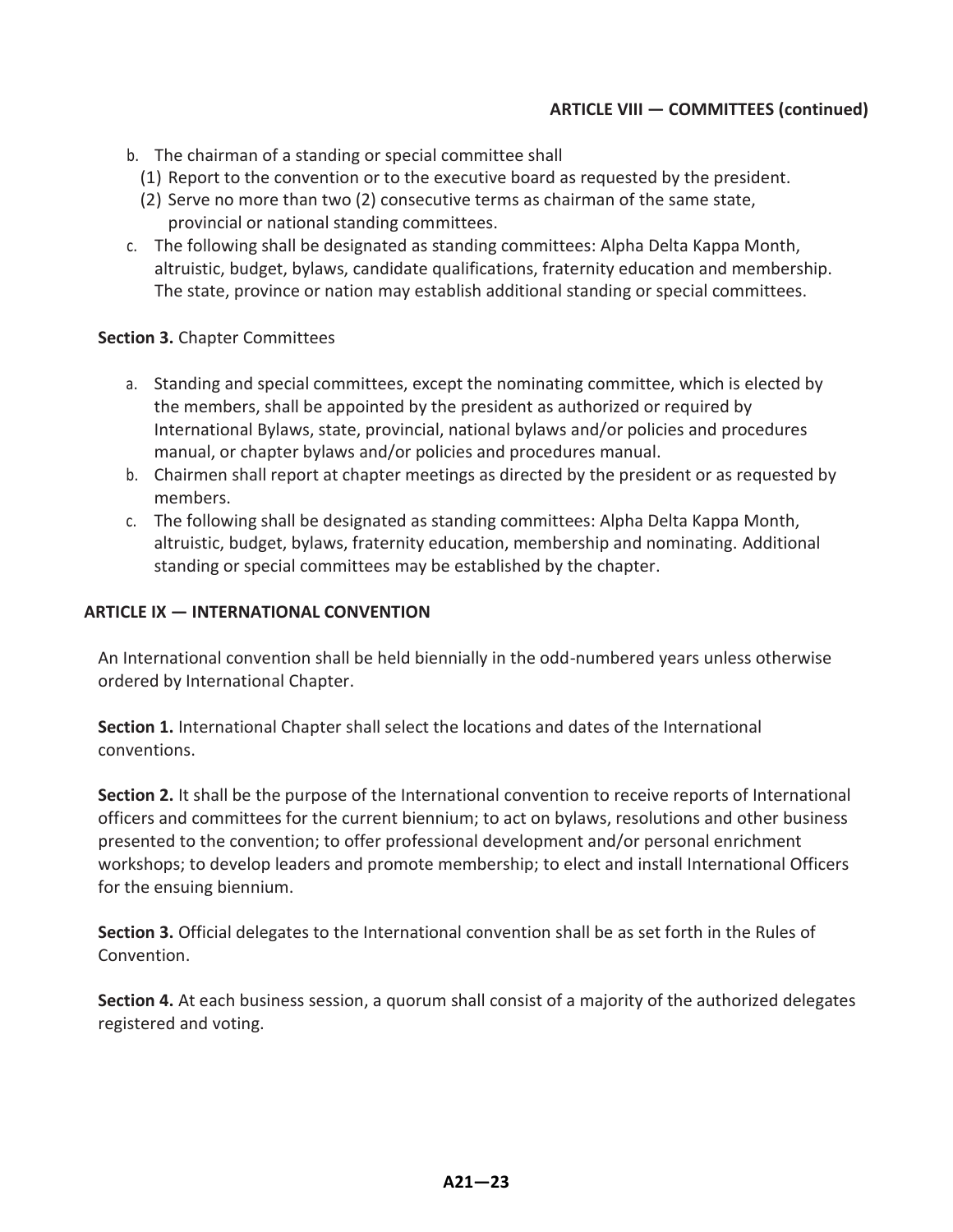#### **ARTICLE X — INTERNATIONAL COUNCIL OF PRESIDENTS**

**Section 1.** The state, provincial or national presidents, presidents-elect, immediate past presidents, vice presidents for membership and the International President-Elect, shall comprise the International Council of Presidents. This Council is not a policy-making body.

**Section 2.** A meeting of the International Council of Presidents shall be held in conjunction with the International Convention.

- a. The chairman of the International Council of Presidents shall be the International President-Elect.
- b. It shall be the purpose of the International Council of Presidents' meeting to bring together the president, president-elect, immediate past president and vice president for membership of each state, province, or nation to exchange ideas and to promote the purposes of Alpha Delta Kappa.

#### **ARTICLE XI — REGIONS, REGIONAL LEADERSHIP AND REGIONAL CONFERENCES**

**Section 1.** At the discretion of International Chapter, a number of states, provinces or nations in a geographically convenient area shall be grouped together to form a region. The geographic boundaries may be changed by action of International Chapter.

**Section 2. Regional Executive Boards. The elected officers of each Regional Executive Board shall be the Regional President, Regional President-Elect, and Regional Vice President for Membership. Additional regional officers may be appointed (see Regional President Guidelines** *- currently IVP-Guidelines***).**

- **a. The regional elections shall be held prior to regional conferences in the even-numbered year. The term of office shall be two years. Installation of elected regional officers shall be at the regional conferences.** *(During the transition, the election of the first Regional Presidents-Elect shall be in 2022. Installation as Regional Presidents shall be at International Convention 2023. The Regional Conference for which they will serve as Regional President shall be in 2024.)*
- **b. Election of Regional Presidents-Elect and Regional Vice Presidents for Membership shall be by a majority vote within their respective region as determined by the rules for the election of officers.**

#### **(1) Eligibility:**

**A candidate for a Regional President-Elect shall have been an active member for at least eight (8) consecutive years from the date of initiation or the date of her reinstatement to the date of the election; shall be an active member at the time of her nomination; shall have within the last eight (8) years attended two (2) International conventions and two (2) regional conferences prior to her nomination; shall have served a term as a chapter president and shall have completed a term as a state, provincial or national president; shall be registered and attending the conference at which she shall be installed.** 

**(2) A candidate for Regional Vice President for Membership shall have served as a State/Provincial/National president or as State/Provincial/National Vice President for Membership/ S/P/N Membership Consultant.**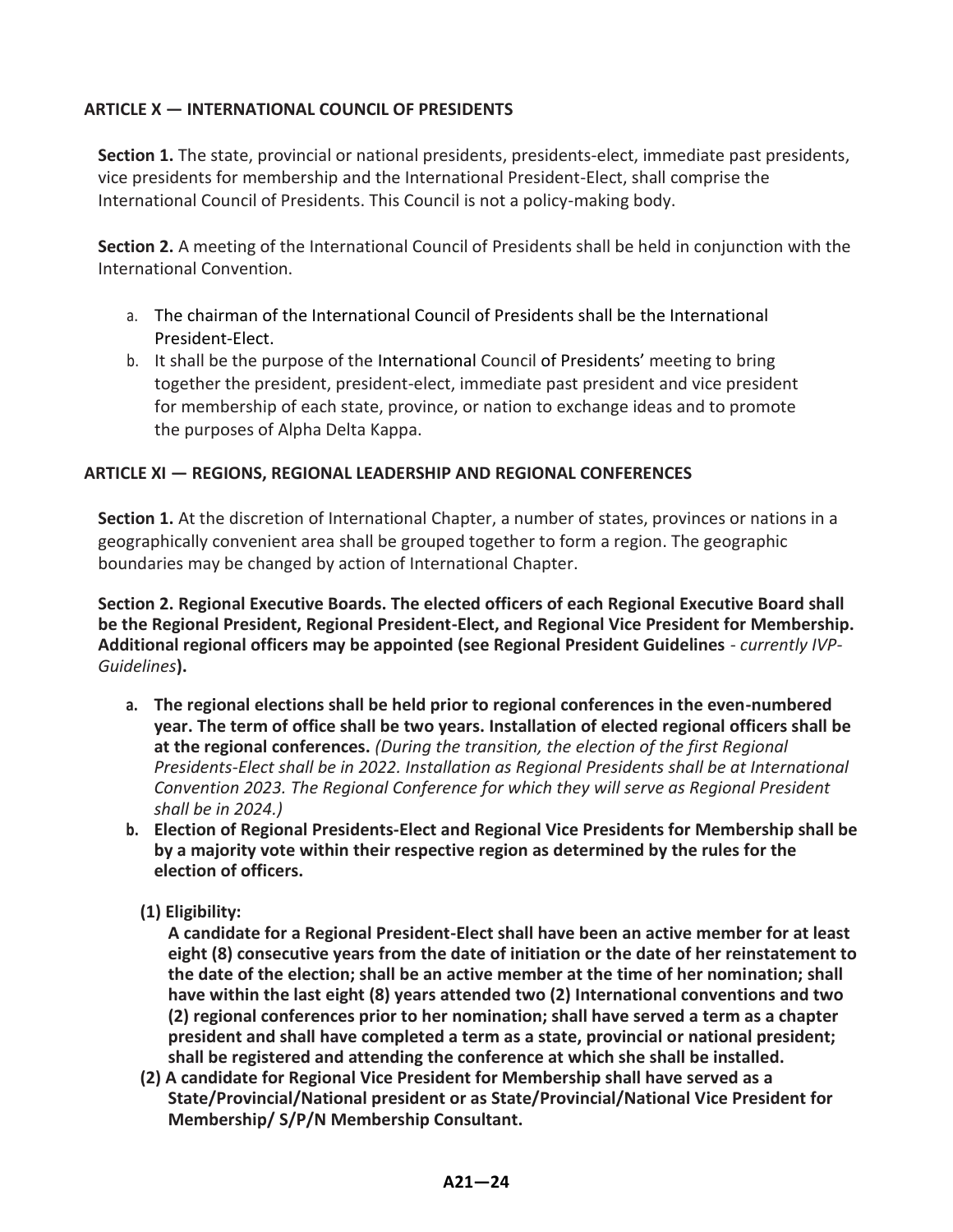**ARTICLE XI — REGIONS, REGIONAL LEADERSHIP AND REGIONAL CONFERENCES (continued)**

- **(3) Vacancies shall be filled by appointment from the International President.**
- **c. A member who has served a full term as Regional Vice-President for Membership (or Regional Membership Consultant) may offer to serve a second term but is limited to two full terms unless appointed to complete a partial term.**
- **d. The Regional Presidents-Elect and the Regional Vice Presidents for Membership shall serve on the International Membership Committee.**
- **e. The Regional Presidents, the Regional Presidents-Elect and the Regional Vice Presidents for Membership shall serve on the International Council of Presidents.**

**Section** *3***.** A regional conference shall be held biennially in each region in the even-numbered years at a time and place designated by International Chapter.

- a. The purpose of the conference shall be to develop effective leaders by providing leadership training programs and programs which promote the ideals and objectives of Alpha Delta Kappa.
- b. A formal notice of the conference shall be sent by the International Vice President of the Region to all chapter and state, provincial or national presidents in the region as soon as the date is established.
- c. A registration fee to cover the necessary expenses of the conference will be paid by each member attending.

**Section** *4***.** The necessary and reasonable expenses of operating the region shall be defrayed in accordance with the normal budgetary procedures of Alpha Delta Kappa.

#### **ARTICLE XII — STATE, PROVINCIAL AND NATIONAL CONVENTIONS**

**Section 1.** A state, provincial or national convention shall be held biennially in each state, province or nation no later than June 30 of the even-numbered years at a time and place designated by their executive board. Meetings held in the odd-numbered years and special meetings shall be governed by state, provincial or national bylaws and/or policies and procedures manual.

**Section 2.** It shall be the purpose of the convention to develop a closer association of members through workshop participation; to broaden fraternity education; to report to the membership; to conduct state, provincial or national business; to adopt a budget; to elect and install officers; to provide for a meeting for the S/P/N council of chapter presidents.

**Section 3.** Delegates to the convention shall be authorized by provisions in the bylaws and/or policies and procedures manual. A quorum shall consist of a majority of delegates registered and voting.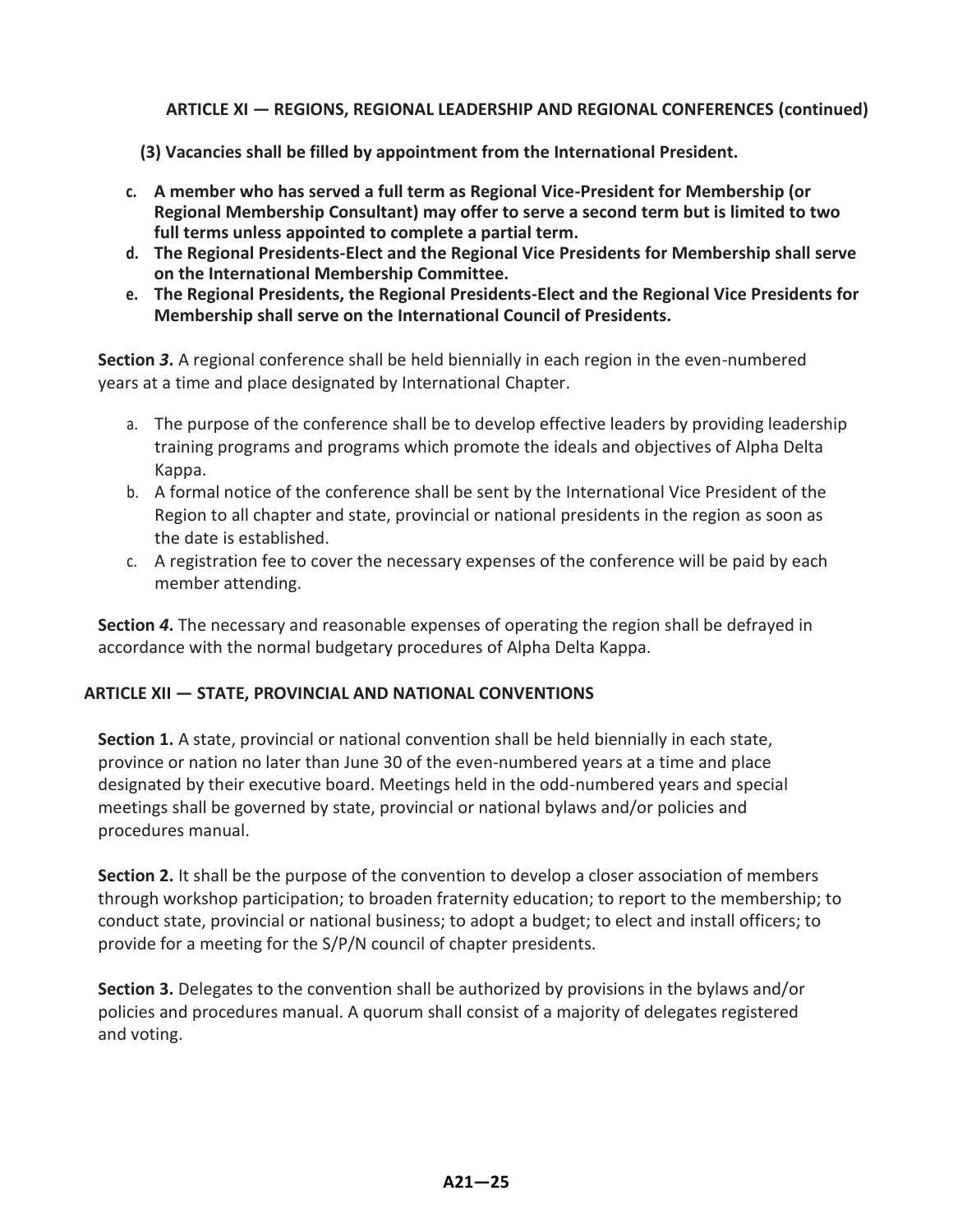#### **ARTICLE XIII — STATE, PROVINCIAL, NATIONAL COUNCILS OF CHAPTER PRESIDENTS**

The state, provincial, national council of chapter presidents shall be comprised of the president, immediate past president and the president-elect and/or vice president of each chapter.

- a. The state, provincial, national council of chapter presidents shall meet in accordance with provisions in the respective state, provincial or national bylaws and/or policies and procedures manual.
- b. The president of the state, provincial, national council of chapter presidents shall be elected by the council members at the council meeting held in conjunction with the state, provincial or national convention unless the duties of this office have been delegated to another elected officer.
	- (1) If an election is to be held, a majority of the council members present, and voting shall elect either a current chapter president or an immediate past chapter president.
	- (2) Candidates for office shall be presented by the candidate qualifications committee of the state, province or nation.

#### **ARTICLE XIV — DISTRICTS**

Many states, provinces and nations may find it advisable to have divisions. The authority to establish divisions rests with the state, provincial or national executive board. [See Article VII, Section 2.g. (2) (b).] These divisions shall be referred to as districts. Districts are not policy-making bodies. They are governed and operated in accordance with the respective state, provincial or national bylaws and/or policies and procedures manual. Written guidelines which contain district purposes, and which give direction for operation shall be developed.

#### **ARTICLE XV — CITY OR AREA COUNCILS OF CHAPTER PRESIDENTS**

A city or area council of chapter presidents is suggested for areas where there are two (2) or more chapters.

- a. The purposes of the city or area council of chapter presidents are
	- (1) To coordinate the work of chapters in the area.
	- (2) To enable chapters to have closer fraternal relationships.
	- (3) To assist with transfers.
	- (4) To assist with prospective members and installing new chapters.
- b. Council membership shall consist of the president, the president-elect and/or vice president and immediate past president of each chapter.
- c. Officers shall be an elected president, secretary and any other officer deemed necessary.
- d. The council shall meet a minimum of two (2) times a year to make plans for the Alpha Delta Kappa year. A report of the meetings shall be sent to the state, provincial or national president and the president of the council of chapter presidents.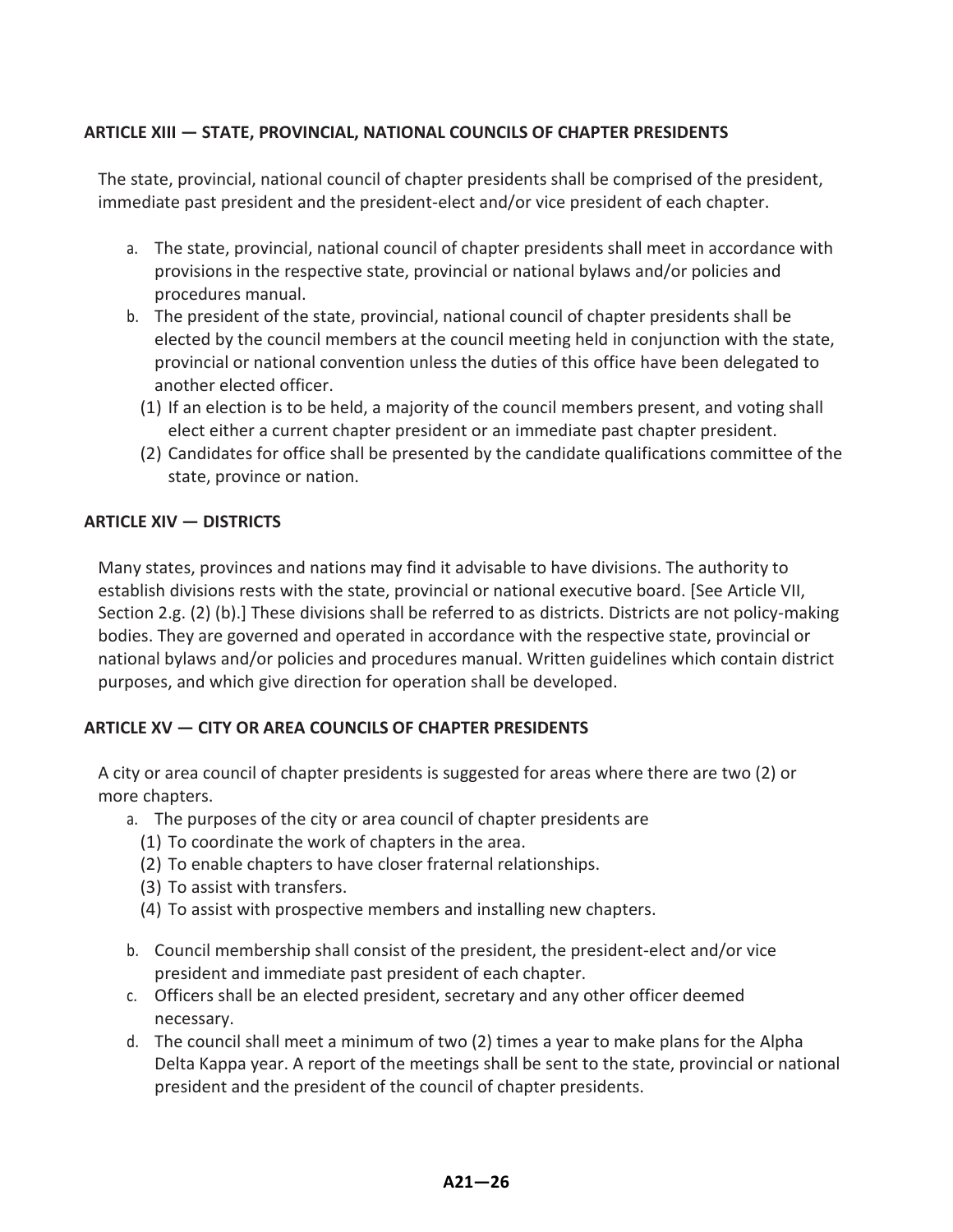#### **ARTICLE XVI —MEETINGS**

**Section 1.** Regular and other meetings of International, regional, and states, provinces or nations shall be held to fulfill the purposes set forth in Article II of the Bylaws and designated in the respective policies and procedures manual.

**Section 2.** Chapter Meetings. The purpose of the chapter meeting shall be to encourage fellowship among Alpha Delta Kappas; to share in programs related to the ideals and purposes of the organization; to conduct chapter business; to elect and install officers.

- a. Chapters shall hold at least nine (9) meetings during the calendar year. A portion of each meeting shall be devoted to fraternity education with one (1) meeting held in observance of Founders' Day.
- b. The schedule of chapter meetings shall be in the chapter bylaws and/or policies and procedures manual. The meeting place shall be arranged by the chapter members under the direction of the program chairman.
- c. Special meetings may be called by the president or the executive board and shall be called upon the written request of five (5) members of the chapter. The purpose of the meeting shall be stated in the call. Except in cases of emergency, three (3) days' notice shall be given.
- d. Chapter bylaws and/or policies and procedures manual shall state a specific number of members to constitute a quorum except for the voting on new members and honorary members. (See Article III. Membership, Section 5 c.)
- e. Attendance by a quorum of the chapter members at district, state, provincial, national or regional meetings shall take the place of a chapter meeting.

**Section 3.** Special Meetings Held Electronically—Meetings, conferences and conventions shall be conducted through the use of electronic meeting services designated by the presiding officer that support anonymous voting, if required, and support visible displays identifying those participating, identifying those seeking recognition to speak, showing (or permitting the retrieval of) the text of pending motions, and showing results of votes. These electronic meetings shall be subject to all rules adopted by the Board, or by the organization, to govern them, which may include any reasonable limitations on, and requirements for, Board members' participation. Any such rules adopted by the Board shall supersede any conflicting rules in the parliamentary authority but may not otherwise conflict with or alter any rule or decision of the organization. An anonymous vote conducted through the designated electronic meeting service shall be deemed a ballot vote, fulfilling any requirement in the bylaws or rules that a vote be conducted by ballot.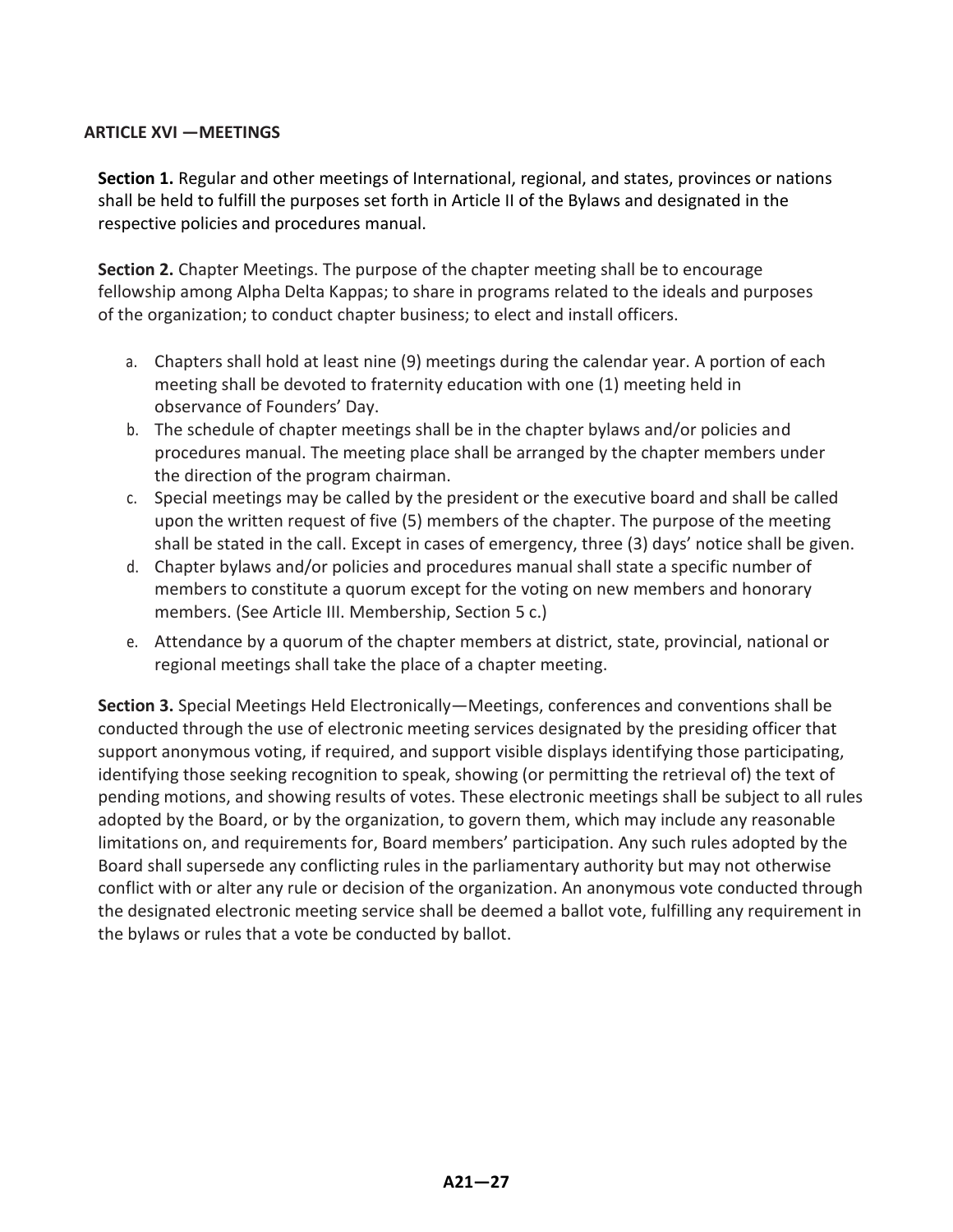#### **ARTICLE XVII — STATE, PROVINCIAL OR NATIONAL AND CHAPTER BYLAWS**

**Section 1.** Each state, province or nation shall adopt its own bylaws and/or policies and procedures manual, which must be in compliance with the International Constitution and Bylaws. Each biennium, the state, provincial or national bylaws chairman shall send, for certification, a current copy of the state, provincial or national bylaws or the official policy statement from the policies and procedures manual, that satisfies the requirement of the Internal Revenue Service for states of the United States of America and the Commonwealth of Puerto Rico, to the chairman of the International Bylaws Committee by October 15 of even-numbered years.

**Section 2.** The chapters shall adopt bylaws and/or policies and procedures manual, which must be in compliance with the International Constitution and Bylaws and the state, provincial or national bylaws and/or policies and procedures manual. Each biennium, the chapter bylaws chairman shall send, for certification, a current copy of the chapter bylaws or the official policy statement, from the chapter policies and procedures manual, that satisfies the requirement of the Internal Revenue Service for states of the United States of America and the Commonwealth of Puerto Rico, to the chairman of the state, provincial or national bylaws committee by March 15 of odd-numbered years.

#### **ARTICLE XVIII — PUBLICATIONS**

**Section 1.** The official publications of Alpha Delta Kappa shall include the Constitution, the Bylaws, the *KAPPAN* and the archived issues of the Columns.

**Section 2.** Publication of authorized revisions of the Constitution and Bylaws shall be under the authority of the Executive Director.

**Section 3.** The *KAPPAN* is the official magazine of the organization. It shall be published and distributed as determined by the International Executive Board.

#### **ARTICLE XIX — PARLIAMENTARY AUTHORITY**

The rules contained in the current edition of Robert's Rules of Order Newly Revised shall govern the organization in all cases in which they are applicable and consistent with the Constitution and Bylaws of Alpha Delta Kappa.

#### **ARTICLE XX — AMENDING OF BYLAWS**

**Section 1.** These bylaws may be amended by a two-thirds (2/3) vote of the official delegates present and voting at any regular International convention provided that a copy of the proposed amendment shall have been sent to all chapters at least ninety (90) and not more than one hundred twenty (120) days before the International convention, provided further that the amendment shall have been proposed by the International Executive Board, by International Chapter, by the International Bylaws Committee, by a state, provincial or national executive board, or by a chapter.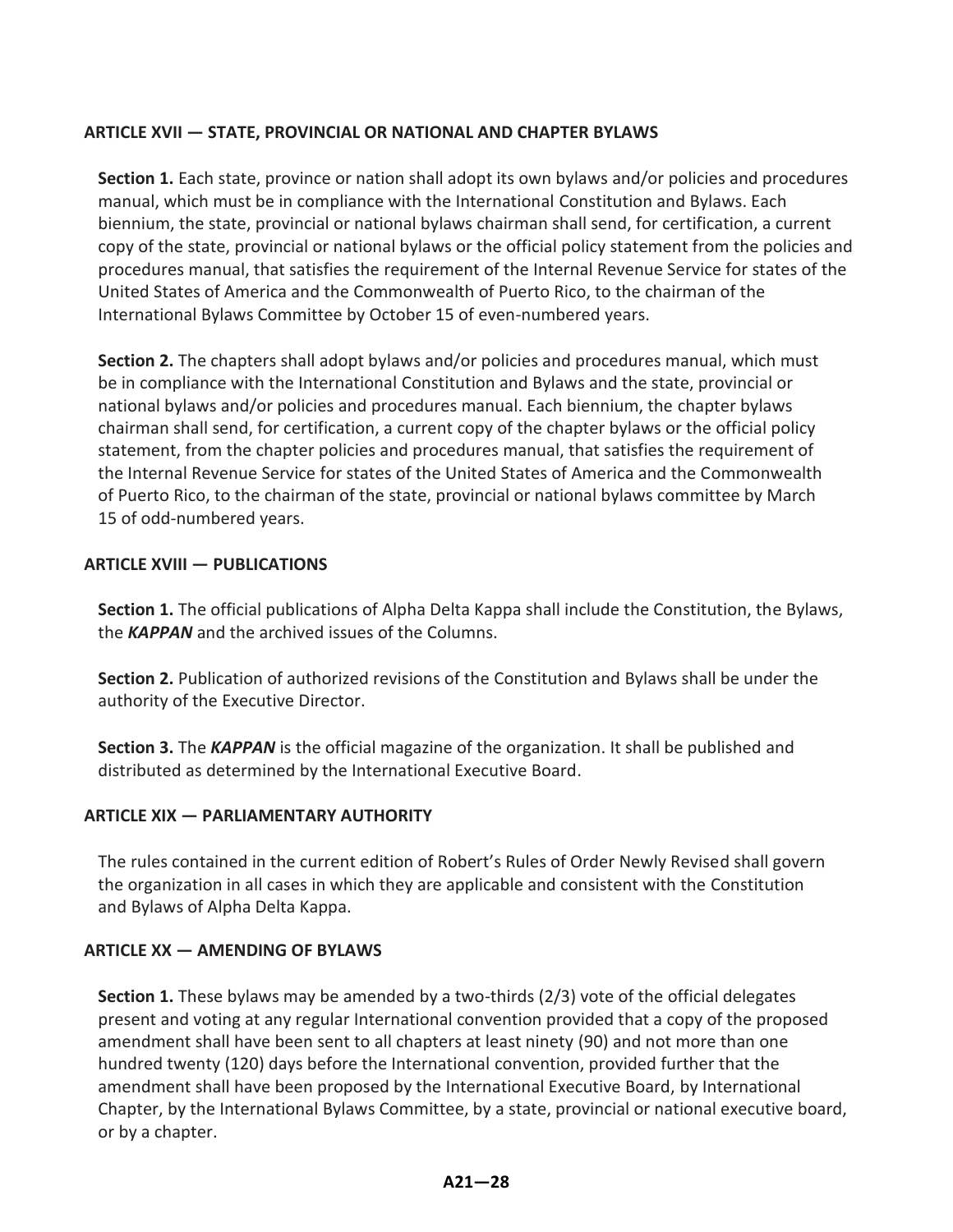#### **ARTICLE XX — AMENDING OF BYLAWS**

**Section 2.** Unless otherwise provided prior to its adoption or in the motion to adopt, an amendment to these bylaws shall become the law of Alpha Delta Kappa at the close of the International convention at which it shall have been adopted.

**Section 3.** State, provincial and national executive boards shall determine the time limits for processing amendments to their bylaws. Proposed state, provincial and national bylaws amendments shall be sent to all chapters at least thirty (30) and not more than ninety (90) days prior to the respective convention.

**Section 4.**Chapter executive boards shall determine the time limits for processing amendments to their bylaws. Proposed chapter bylaws amendments shall be given to all members at least thirty (30) and not more than ninety (90) days prior to the meeting at which bylaws amendments will be considered for adoption.

#### **ARTICLE XXI- DISSOLUTION OF THE ORGANIZATION**

The Internal Revenue Service requires upon the dissolution of the corporation's states, Commonwealth of Puerto Rico, or any chapters within, the assets of the state or chapter(s) having assets which remain after payment of its obligations has been made or provided for, and after return, transfer, or conveyance of assets held upon condition requiring such return, transfer, or conveyance, shall be transferred to one or more nonprofit organizations whose purposes are substantially similar to those for which the corporation is organized and which at the time of such distribution are described in section 501 (c) (3) of the Code and exempt from tax under section 501(a) of the Code.